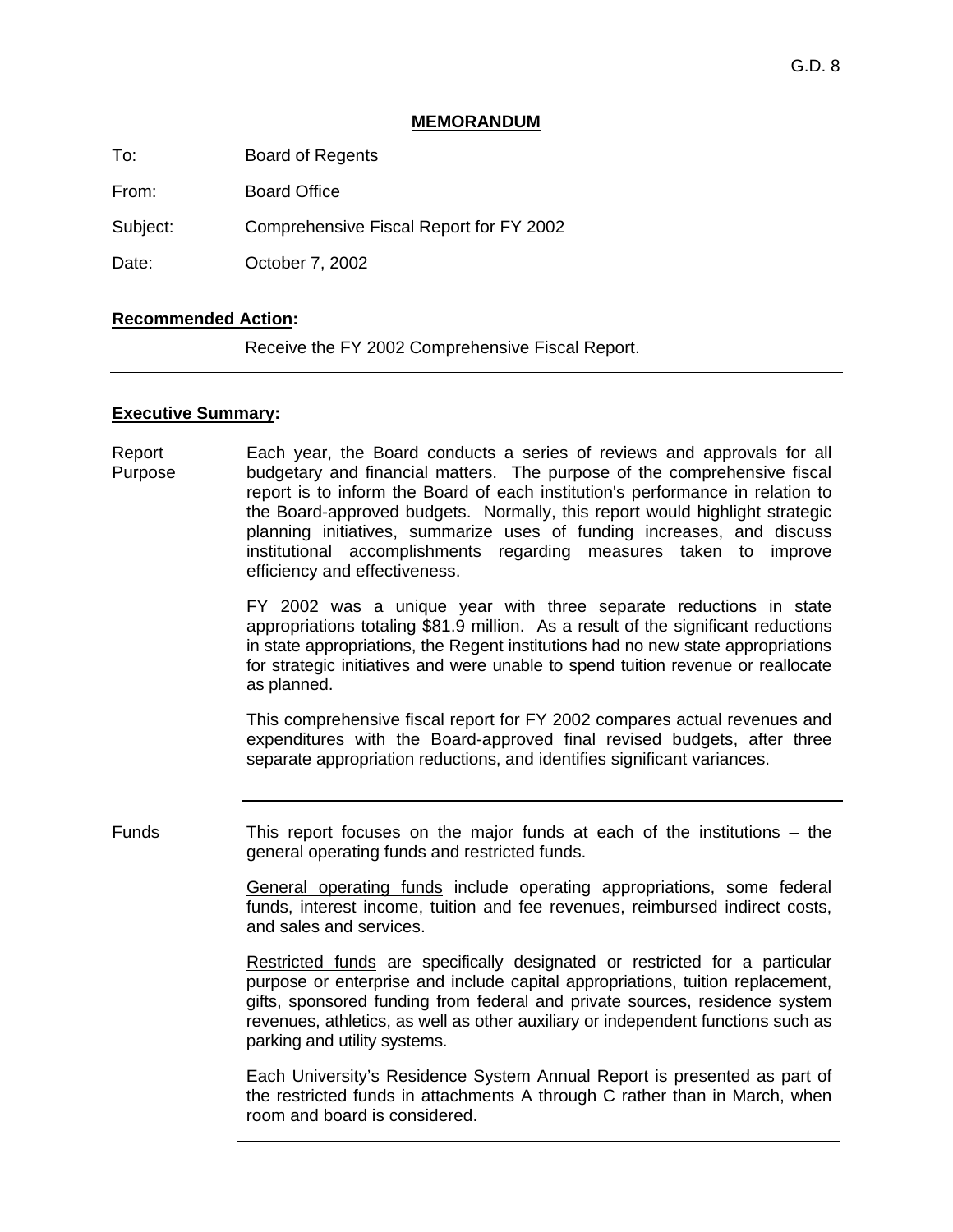| <b>FY 2002 Data</b> | <b>General Operating</b> | Restricted    | ™otal<br>____ |
|---------------------|--------------------------|---------------|---------------|
|                     | \$1.5 billion            | \$1.0 billion | \$2.5 billion |

The combined general operating fund revenues of all Regent institutions represented 99.9% of the total combined revised budgets. Salary expenditures were 100.7% of the approved budget.

The combined restricted fund revenues of all Regent institutions were 99.5% of the total budgeted amount.

A three-year comparison of capital expenditures for projects with costs exceeding \$250,000 is provided at the end of the Analysis section on page 6. The FY 2002 projects total \$160.2 million.

Institutional detail for FY 2002 and is included in Attachments A through E.

**Strategic Plan** The Board's strategic plan, Key Result Area 4, requires the Board to exercise effective stewardship of institutional resources to maintain the confidence and support of the public in the utilization of existing financial resources.

> The Board of Regents Strategic Plan, Action Step 4.3.3.2, requires the development of a matrix of capital expenditures from all funds and a comparison of year-to-year trends.

## **Background:**

Fiscal Accountability The Board's system of governance is intended to maintain confidence in the financial management of the Regent institutions while allowing the institutions relatively wide latitude in the administration of their internal fiscal affairs.

> In accordance with the Board's strategic plan regarding its accountability and stewardship responsibilities, the Board, as a governing body, established financial management guidelines for its institutions that help to ensure competent performance.

> These mechanisms were designed to help the Board proactively and systematically set goals and develop strategies for maximizing achievement within the framework of available funding.

> The Comprehensive Fiscal Report brings closure to the process for FY 2002 by summarizing major budgetary events and reporting variances in Boardapproved budgets.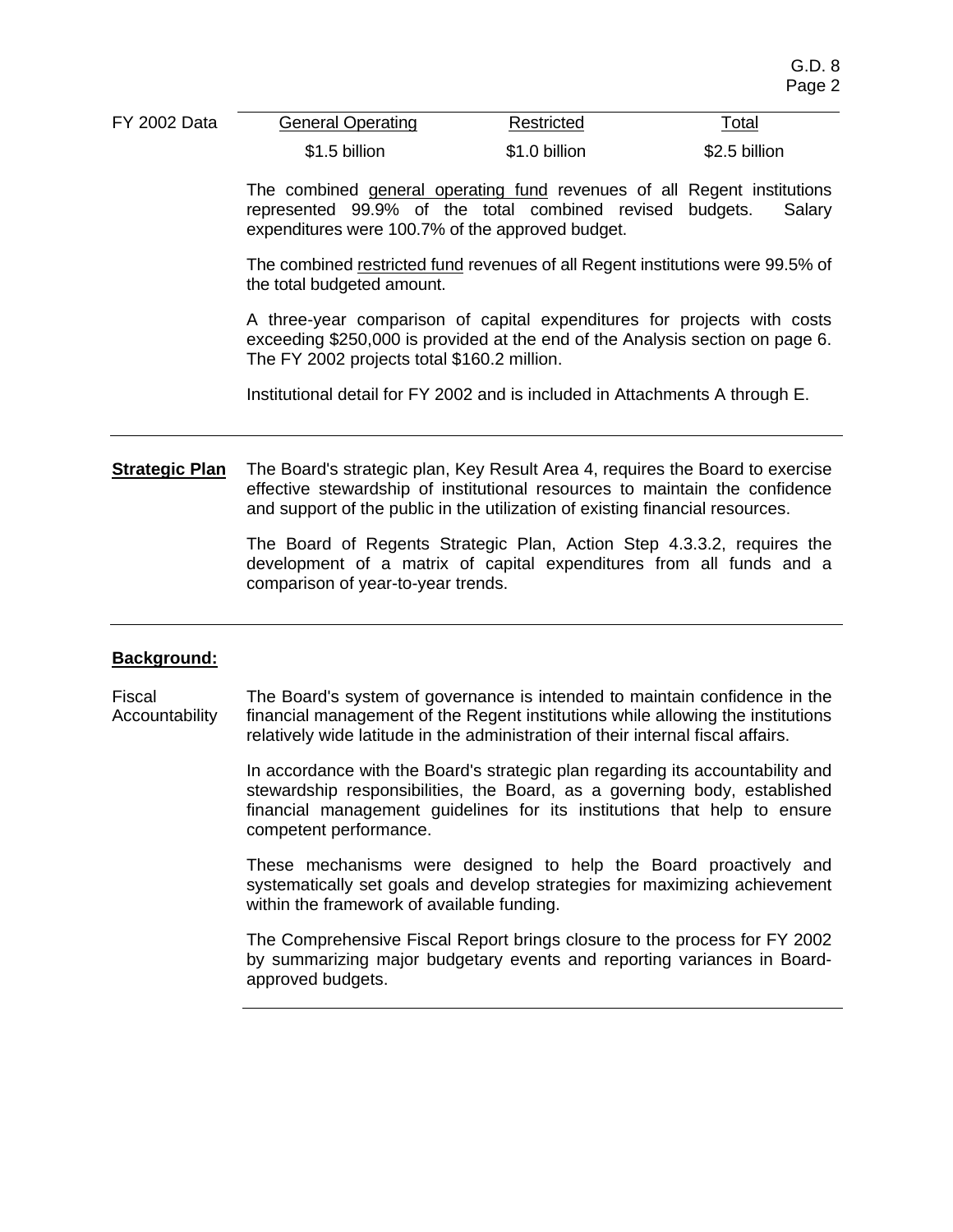# **Analysis:**

**General Operating Fund** 

General operating funds include operating appropriations, some federal support, interest income, tuition and fee revenues, reimbursed indirect costs, and sales and services. Interest income earned on general operating funds is retained within these funds.

The following table compares the final revised combined institutional budgets to actual revenues and expenditures.

|                                  | Final           |                 |               |             |
|----------------------------------|-----------------|-----------------|---------------|-------------|
|                                  | Revised         |                 | Variance      | Actual as   |
|                                  | <b>Budget</b>   | Actual          | Over/(Under)  | % of Budget |
| <b>REVENUES</b>                  |                 |                 |               |             |
| <b>APPROPRIATIONS</b>            |                 |                 |               |             |
| General                          | \$640,047,904   | \$640,057,236   | \$9,332       | 100.0%      |
| Other                            | \$271.266       | \$267.933       | (\$3,333)     | 98.8%       |
| <b>RESOURCES</b>                 |                 |                 |               |             |
| <b>Federal Support</b>           | \$15,351,872    | \$15,716,908    | \$365,036     | 102.4%      |
| Interest                         | \$3,384,000     | \$3,224,820     | (\$159, 180)  | 95.3%       |
| <b>Tuition and Fees</b>          | \$300,396,300   | \$298,810,494   | (\$1,585,806) | 99.5%       |
| <b>Reimbursed Indirect Costs</b> | \$52,718,321    | \$53,488,875    | \$770,554     | 101.5%      |
| <b>Sales and Services</b>        | \$489,198,279   | \$488,497,725   | (\$700,554)   | 99.9%       |
| Other Income                     | \$3,120,899     | \$3,137,655     | \$16,756      | 100.5%      |
| <b>TOTAL REVENUES</b>            | \$1,504,488,841 | \$1,503,201,646 | (\$1,287,195) | 99.9%       |
| <b>EXPENDITURES</b>              |                 |                 |               |             |
| <b>Salaries</b>                  | \$1,051,991,022 | \$1,059,615,706 | \$7,624,684   | 100.7%      |
| Prof. /Scientific Supplies       | \$279,072,626   | \$271,373,651   | (\$7,698,975) | 97.2%       |
| <b>Library Acquisitions</b>      | \$19,453,946    | \$19,905,142    | \$451,196     | 102.3%      |
| Rentals                          | \$7,493,047     | \$7,878,641     | \$385,594     | 105.1%      |
| <b>Utilities</b>                 | \$53,631,985    | \$53,905,432    | \$273,447     | 100.5%      |
| <b>Building Repairs</b>          | \$16,525,021    | \$12,285,907    | (\$4,239,114) | 74.3%       |
| <b>Auditor of State</b>          | \$1,200,738     | \$1,068,582     | (\$132, 156)  | 89.0%       |
| Equipment                        | \$22,612,394    | \$22,262,816    | (\$349,578)   | 98.5%       |
| Aid to Individuals               | \$52,508,062    | \$54,433,728    | \$1,925,666   | 103.7%      |
| <b>TOTAL EXPENDITURES</b>        | \$1,504,488,841 | \$1,502,729,605 | (\$1,759,236) | 99.9%       |

#### **Regent Institutions Comparison – Budget to Actual FY 2002 General Operating Fund**

Variance **Explanations**  General fund revenues and expenditures were consistent with the budget. The institutions expended 100.7% of their total general fund budgeted salaries. Professional and scientific supplies, building repairs, and equipment expenses were curtailed to fund salaries, library acquisitions, utilities, and student financial aid, given the substantial appropriation reductions during the year. Interest income was less than expected due to lower interest rates.

Revenues are greater than expenditures because of the hospital appropriation units and IPRT which both have carryover authority.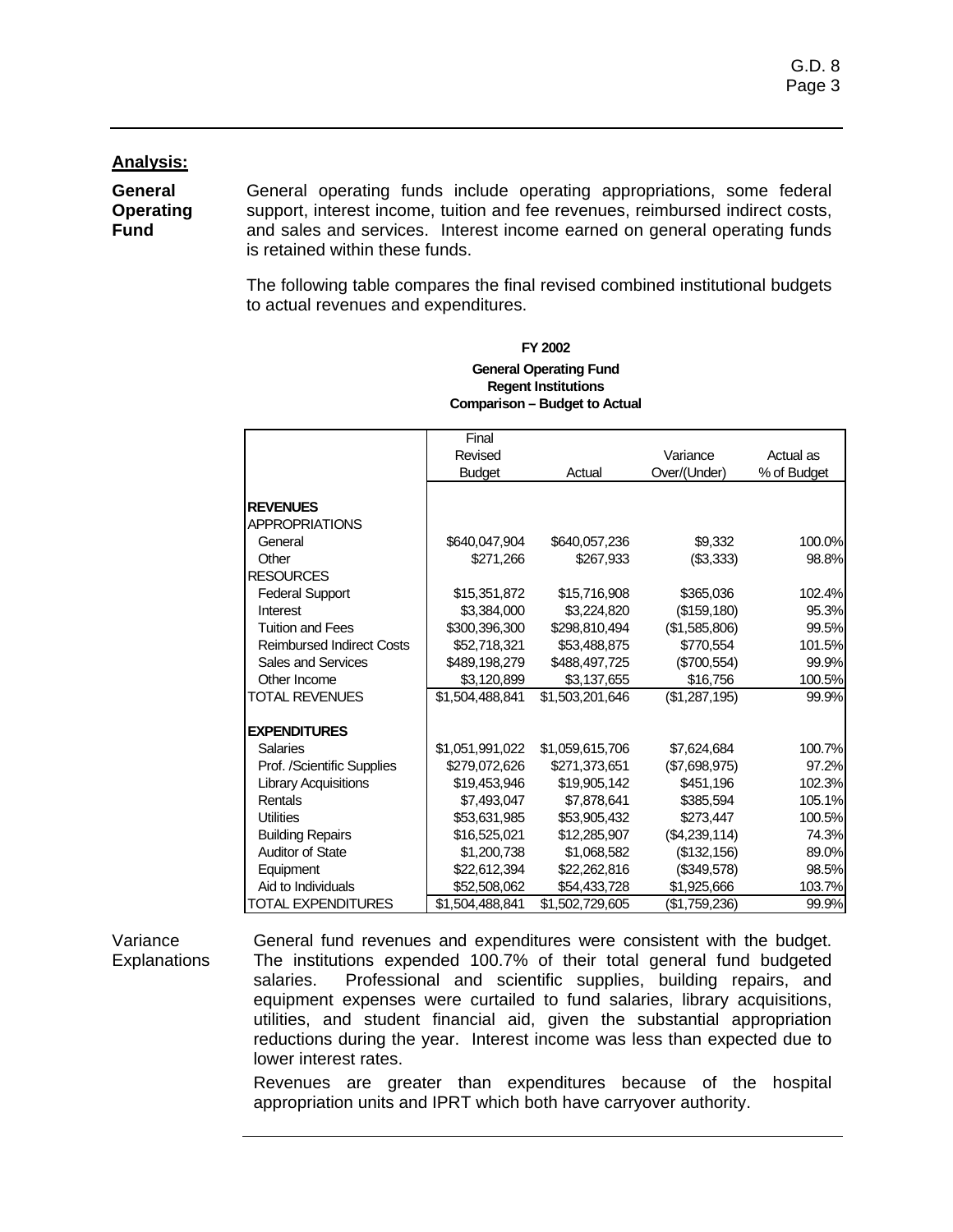Appropriations Reductions The Regent institutions have had significant reductions in FY 2002 state appropriations as illustrated in the following table.

|                                   | FY 2002 State Appropriation Reductions                                                                                                                                                                                                                                                                                                                                          |                                                                                                                                                             |  |  |  |
|-----------------------------------|---------------------------------------------------------------------------------------------------------------------------------------------------------------------------------------------------------------------------------------------------------------------------------------------------------------------------------------------------------------------------------|-------------------------------------------------------------------------------------------------------------------------------------------------------------|--|--|--|
|                                   | <b>July 2001</b>                                                                                                                                                                                                                                                                                                                                                                | \$40.6 million                                                                                                                                              |  |  |  |
|                                   | November 2001                                                                                                                                                                                                                                                                                                                                                                   | 28.7 million                                                                                                                                                |  |  |  |
|                                   | March 2002                                                                                                                                                                                                                                                                                                                                                                      | 12.6 million                                                                                                                                                |  |  |  |
|                                   | Total                                                                                                                                                                                                                                                                                                                                                                           | \$81.9 million                                                                                                                                              |  |  |  |
|                                   | phases:                                                                                                                                                                                                                                                                                                                                                                         | The FY 2002 reductions are equivalent to the entire annual appropriation for<br>the University of Northern Iowa. These FY 2002 reductions occurred in three |  |  |  |
|                                   |                                                                                                                                                                                                                                                                                                                                                                                 | A 6% reduction in base budget appropriations compared to FY 2001;                                                                                           |  |  |  |
|                                   | and the Hygienic Laboratory) mandated November 1, 2001; and                                                                                                                                                                                                                                                                                                                     | A 4.3% across-the-board budget reduction (excluding the special schools                                                                                     |  |  |  |
|                                   | effective March 1, 2002.                                                                                                                                                                                                                                                                                                                                                        | A 1% across-the-board reduction and furlough allocation reduction                                                                                           |  |  |  |
|                                   | \$34.7 million of salary funding needed to fully fund that state salary policy.                                                                                                                                                                                                                                                                                                 | Salary appropriations for FY 2002 of \$28.8 million were less than the                                                                                      |  |  |  |
| Impact of<br><b>Reductions</b>    | attachments A through E.                                                                                                                                                                                                                                                                                                                                                        | The impact of the budget reductions is identified by Regent institution in                                                                                  |  |  |  |
| <b>New Tuition</b><br>Revenues    | follows:                                                                                                                                                                                                                                                                                                                                                                        | The total FY 2002 tuition increases, net of student financial aid, are as                                                                                   |  |  |  |
|                                   | University of Iowa                                                                                                                                                                                                                                                                                                                                                              | \$14,188,329                                                                                                                                                |  |  |  |
|                                   | <b>Iowa State University</b>                                                                                                                                                                                                                                                                                                                                                    | 12,196,309                                                                                                                                                  |  |  |  |
|                                   | University of Northern Iowa                                                                                                                                                                                                                                                                                                                                                     | 3,150,437<br>\$29,535,075                                                                                                                                   |  |  |  |
| <b>Restricted</b><br><b>Funds</b> | Restricted fund revenues are specifically designated or restricted for a<br>particular purpose or enterprise.<br>These revenues include capital<br>appropriations, tuition replacement appropriations, gifts, sponsored funding<br>from federal and private sources, residence system revenues, as well as other<br>auxiliary or independent functions such as parking systems. |                                                                                                                                                             |  |  |  |
|                                   | With respect to capital appropriations, the revenues reflect the drawdowns of<br>funds from current and prior fiscal years, while the budgets reflect the total<br>Interest earnings within bonded<br>amounts appropriated by the state.<br>enterprises (e.g. residence systems, utility systems, UIHC) are retained<br>within the individual bonded enterprise.                |                                                                                                                                                             |  |  |  |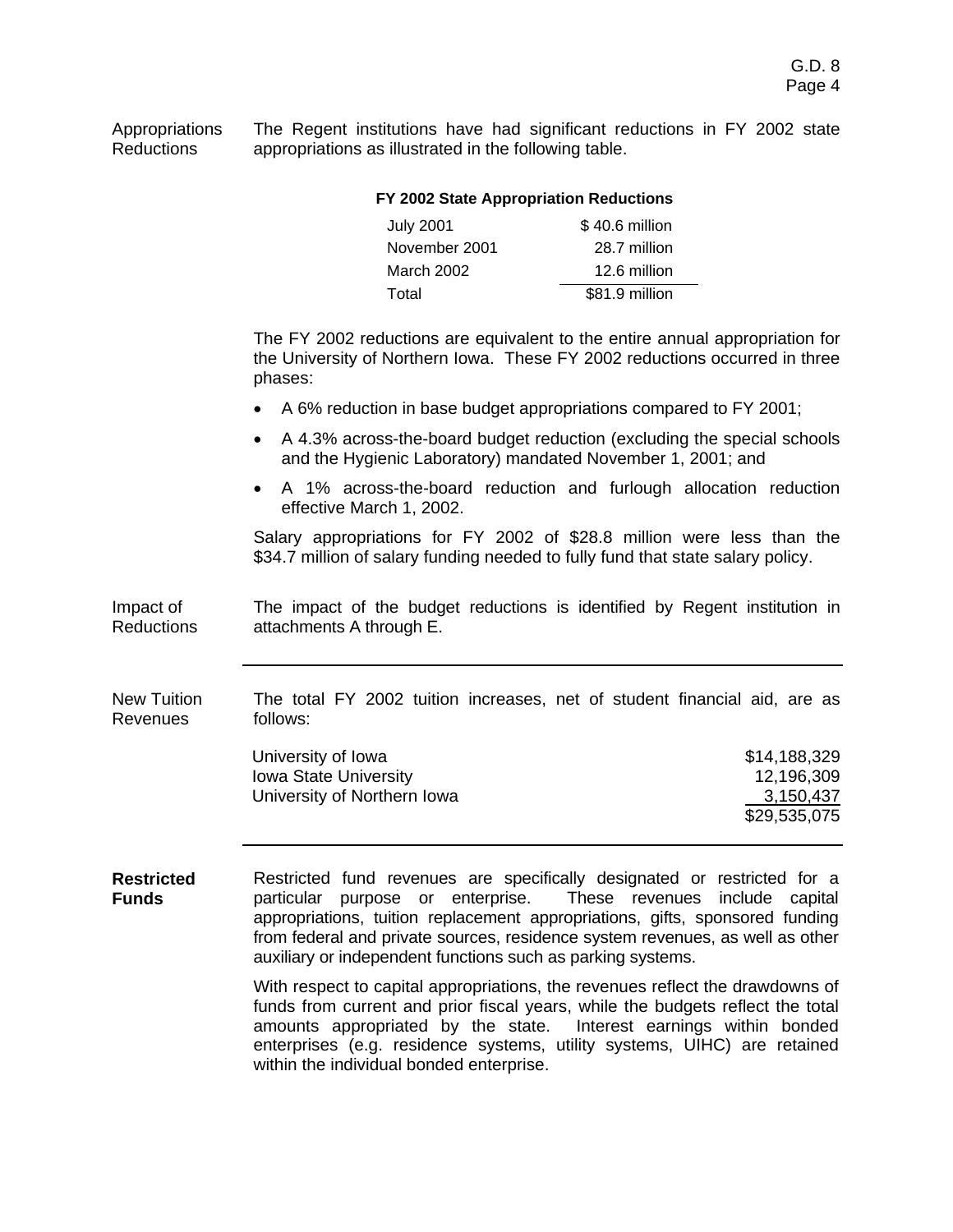The following table compares the revised budget to actual revenues and expenditures.

# **Regent Institutions Comparison – Budget to Actual FY 2002 Restricted Funds**

|                                  |                 |                 | Variance       | Actual as % |
|----------------------------------|-----------------|-----------------|----------------|-------------|
|                                  | <b>Budget</b>   | <b>Actual</b>   | Over/(Under)   | of Budget   |
|                                  |                 |                 |                |             |
|                                  |                 |                 |                |             |
| <b>REVENUES</b>                  |                 |                 |                |             |
| <b>Capital Appropriations</b>    | \$29,078,000    | \$29,980,495    | \$902,495      | 103.1%      |
| <b>Tuition Replacement</b>       | 26,681,714      | 26,682,244      | 530            | 100.0%      |
| <b>Federal Support</b>           | 267.544.617     | 279.767.766     | 12.223.149     | 104.6%      |
| Interest                         | 7,823,268       | 6,059,433       | (1,763,835)    | 77.5%       |
| <b>Tuition and Fees</b>          | 32,093,630      | 39,760,338      | 7,666,708      | 123.9%      |
| <b>Reimbursed Indirect Costs</b> | 18,144,957      | 19,985,210      | 1,840,253      | 110.1%      |
| <b>Sales and Services</b>        | 257,643,814     | 249,323,722     | (8,320,092)    | 96.8%       |
| Other Income                     | 527,882,733     | 510,376,695     | (17,506,038)   | 96.7%       |
| <b>TOTAL RESOURCES</b>           | \$1,167,892,733 | \$1,161,935,903 | (\$4,956,830)  | 99.5%       |
|                                  |                 |                 |                |             |
| <b>EXPENDITURES</b>              |                 |                 |                |             |
| Salaries                         | \$399,238,698   | \$428,064,445   | \$28,825,747   | 107.2%      |
| Prof. /Scientific Supplies       | 324.175.871     | 327.055.546     | 2,879,675      | 100.9%      |
| <b>Library Acquisitions</b>      | 8.000           | 3.490           | (4,510)        | 43.6%       |
| Rentals                          | 11,760,400      | 10,657,812      | (1, 102, 588)  | 90.6%       |
| <b>Utilities</b>                 | 16.699.404      | 15,248,800      | (1,450,604)    | 91.3%       |
| <b>Building Repairs</b>          | 54,619,214      | 23,363,071      | (31, 256, 143) | 42.8%       |
| <b>Auditor of State</b>          | 5.000           |                 | (5,000)        | 0.0%        |
| Equipment                        | 29.001.340      | 23,954,435      | (5,046,905)    | 82.6%       |
| Aid to Individuals               | 70,078,023      | 77,992,815      | 7,914,792      | 111.3%      |
| <b>Debt Service</b>              | 68,273,030      | 77,667,053      | 9,394,023      | 113.8%      |
| <b>Plant Capital</b>             | 193,033,753     | 175,149,417     | (17,884,336)   | 90.7%       |
| <b>TOTAL EXPENDITURES</b>        | \$1,166,892,733 | \$1,159,156,884 | (\$7,735,849)  | 99.3%       |

Athletic Budgets and Residence System The athletic and residence system budgets are part of the restricted budget, however, each are presented to the Board individually for approval. Tables comparing athletic and residence system budgeted revenues and expenditures with actual revenues and expenditures as well as the variances are identified in each University attachment (A through C). In addition, the Residence System Annual Report is now presented with the Comprehensive Fiscal Report rather than in March to provide more timely financial information to the Board.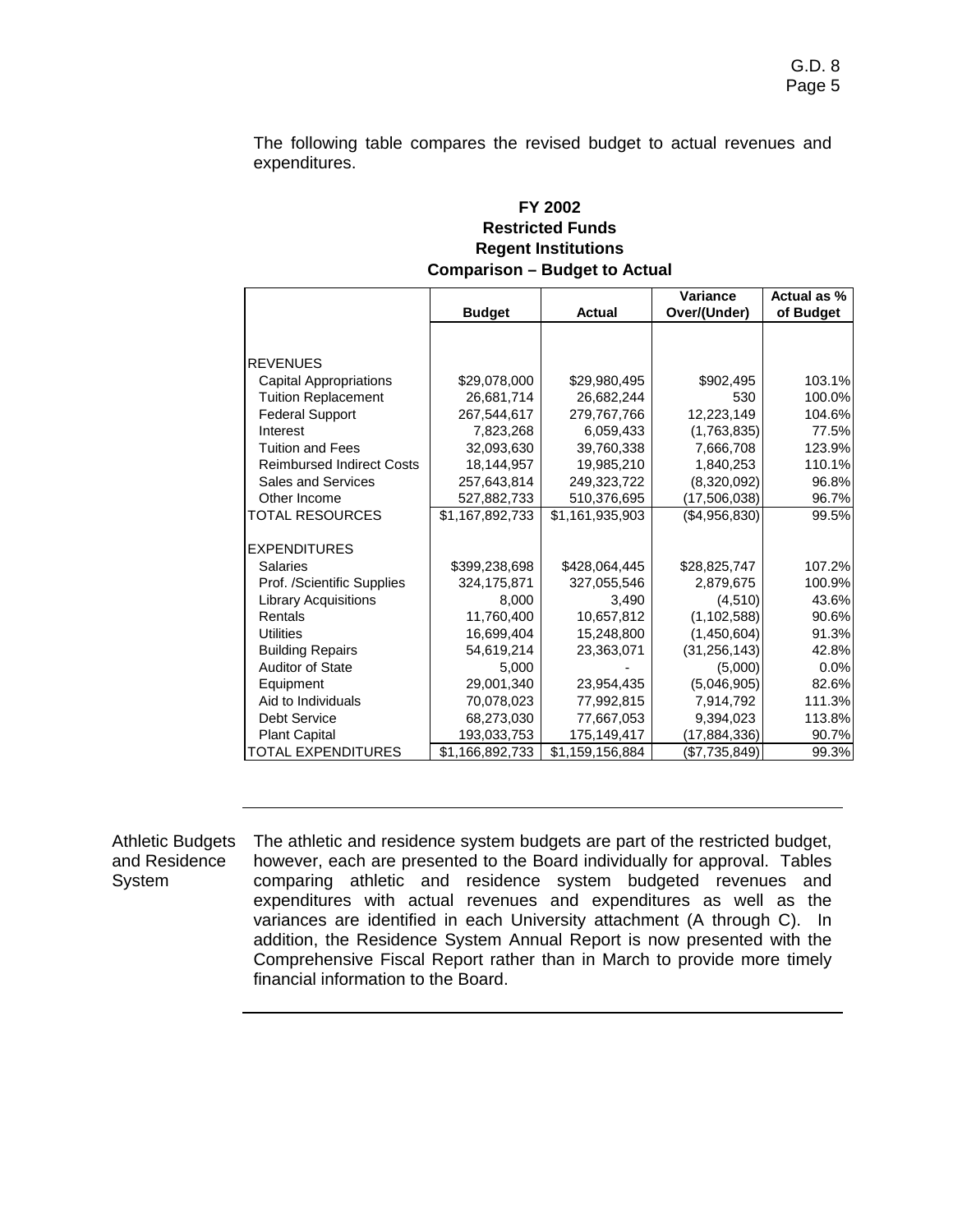**Capital Expenditures**  The following table compares institutional expenditures for FY 2000 – FY 2002 for capital projects with project costs exceeding \$250,000. The data are from status reports filed by the institutions.

#### **Projects with Costs Exceeding \$250,000 - All Funds (In Millions)**

|            | <b>FY 2000</b> |                  |          | FY 2001        | FY 2002   |         |  |
|------------|----------------|------------------|----------|----------------|-----------|---------|--|
|            | #              |                  | #        |                | #         |         |  |
|            |                | Projects Expense | Projects | <b>Expense</b> | Projects  | Expense |  |
| SUI        | 214            | \$95.4           | 238      | \$90.3         | 230       | \$95.1  |  |
| <b>ISU</b> | 77             | 59.3             | 84       | 61.5           | 69        | 54.8    |  |
| <b>UNI</b> | <u>45</u>      | 20.7             | 45       | 19.8           | <u>29</u> | 10.3    |  |
| Total      | 336            | \$175.4          | 367      | \$171.6        | 328       | \$160.2 |  |

\* As submitted by the institutions on capital project status reports.

 The projects include expenditures from all sources of funds including capital appropriations; building renewal (repair) funds; institutional road funds; gifts and grants; income from treasurer's temporary investments; proceeds of academic building, dormitory, telecommunications, and other revenue bond issues; and university hospitals building usage funds. During FY 2002, revenue bonds totaling \$68.2 million (excluding refunding bonds) were issued for new capital projects at the Regent institutions.

es A. Herbrichon

)eb A. Hendricksor

Repoly Michel Approved:

h:\bf\2002\02octdoc\octgd08.doc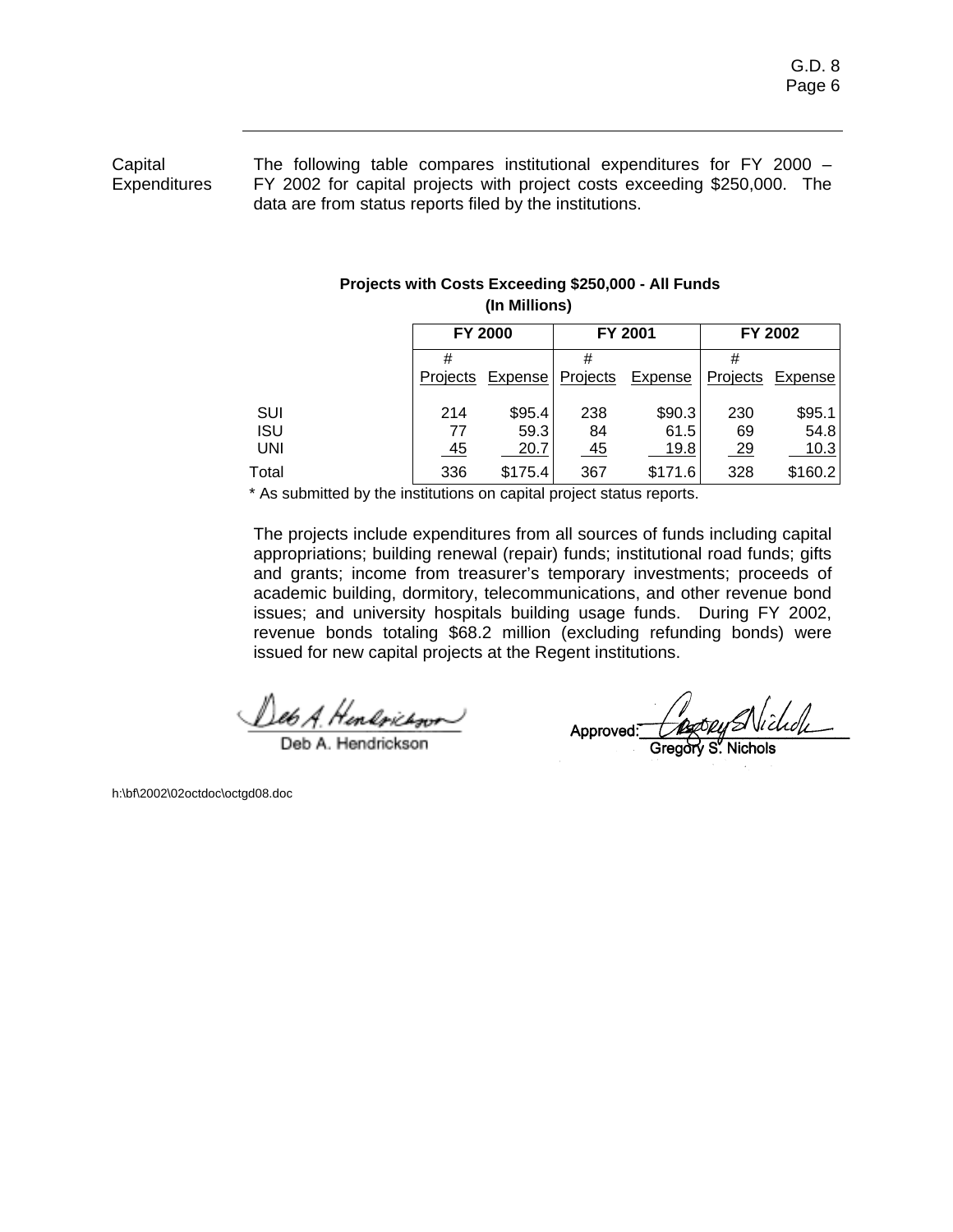G.D. 8 Attachment A University of Iowa Page 7

## **Attachment A UNIVERSITY OF IOWA**

**General Fund** The following table compares the University's combined general fund final revised budgets to actual revenues and expenditures.

#### **FY 2002 University of Iowa Comparison – Budget to Actual General Operating Funds**

|                                  | Revised               |                   |     | Variance      | Actual as        |
|----------------------------------|-----------------------|-------------------|-----|---------------|------------------|
|                                  | <b>Budget</b>         | Actual            |     | Over/(Under)  | % of Budget      |
| University Approp. Units *       |                       |                   |     |               |                  |
| <b>REVENUES</b>                  |                       |                   |     |               |                  |
| <b>General Appropriations</b>    | \$<br>248,867,597     | \$<br>248,867,597 | \$  |               | 100.0%           |
| Interest                         | 938,000               | 883,977           |     | (54, 023)     | 94.2%            |
|                                  |                       |                   |     |               |                  |
| <b>Tuition and Fees</b>          | 142,487,711           | 142,360,121       |     | (127, 590)    | 99.9%            |
| <b>Reimbursed Indirect Costs</b> | 35,760,587            | 35,390,304        |     | (370, 283)    | 99.0%            |
| <b>Sales and Services</b>        | 2,292,494             | 2,339,564         |     | 47,070        | 102.1%           |
| Other Income                     | 200,000               | 166,087           |     | (33, 913)     | 83.0%            |
| TOTAL REVENUES                   | \$<br>430,546,389     | \$<br>430,007,650 | \$  | (538, 739)    | 99.9%            |
| <b>EXPENDITURES</b>              |                       |                   |     |               |                  |
| <b>Salaries</b>                  | \$<br>330,183,220     | \$<br>327,849,293 | \$  | (2, 333, 927) | 99.3%            |
| Prof. /Scientific Supplies       | 35,900,165            | 39,407,700        |     | 3,507,535     | 109.8%           |
| Library Acquisitions             | 9,861,574             | 9,927,781         |     | 66,207        | 100.7%           |
| Rentals                          | 1,509,000             | 1,271,618         |     | (237, 382)    | 84.3%            |
| <b>Utilities</b>                 | 18,936,326            | 17,821,292        |     | (1, 115, 034) | 94.1%            |
| <b>Building Repairs</b>          | 4,860,617             | 5,283,335         |     | 422,718       | 108.7%           |
| Auditor of State                 | 471,016               | 448,864           |     | (22, 152)     | 95.3%            |
| Equipment                        | 6,714,437             | 4,746,208         |     | (1,968,229)   | 70.7%            |
| Aid to Individuals               | 22,110,034            | 23,251,559        |     | 1,141,525     | 105.2%           |
| <b>TOTAL EXPENDITURES</b>        | \$<br>430,546,389     | \$<br>430,007,650 | -\$ | 538,739       | 99.9%            |
|                                  |                       |                   |     |               |                  |
| <b>Hospital Approp. Units**</b>  | <b>Revised Budget</b> | Actual            |     | Over/(Under)  | Percent          |
| <b>REVENUES</b>                  |                       |                   |     |               |                  |
| <b>General Appropriations</b>    | \$<br>45,225,220      | \$<br>45,225,220  | \$  |               | 100.0%           |
| <b>Federal Support</b>           | 2,712,632             | 3,127,491         |     | 414,859       | 115.3%           |
| <b>Reimbursed Indirect Costs</b> | 2,744,000             | 3,434,503         |     | 690,503       | 125.2%           |
| Sales and Services               |                       |                   |     |               | 99.9%            |
|                                  | 485,330,481           | 484,823,839       |     | (506, 642)    |                  |
| Other Income                     | 1,551,399             | 1,259,864         |     | (291,535)     | 81.2%            |
| TOTAL REVENUES                   | \$<br>537,563,732     | \$<br>537,870,917 | \$  | 307,185       | 100.1%           |
| <b>EXPENDITURES</b>              |                       |                   |     |               |                  |
| <b>Salaries</b>                  | \$<br>312,652,054     | \$<br>317,367,440 | \$  | 4,715,386     | 101.5%           |
| Prof. /Scientific Supplies       | 191,128,378           | 190,359,200       |     | (769, 178)    | 99.6%            |
| Rentals                          | 3,918,000             | 4,320,063         |     | 402,063       | 110.3%           |
| Utilities                        | 13,587,000            | 13,957,497        |     | 370,497       | 102.7%           |
| <b>Building Repairs</b>          | 7,426,500             | 339,044           |     | (7,087,456)   | 4.6%             |
| Equipment                        | 8,851,800             | 11,091,710        |     | 2,239,910     | 125.3%           |
| <b>TOTAL EXPENDITURES</b>        | \$<br>537,563,732     | \$<br>537,434,954 | \$  | (128, 778)    | $100.0\%$        |
|                                  |                       |                   |     |               |                  |
| <b>Total General Fund</b>        | <b>Revised Budget</b> | Actual            |     | Over/(Under)  | Percent          |
| <b>REVENUES</b>                  |                       |                   |     |               |                  |
| <b>General Appropriations</b>    | \$<br>294,092,817     | \$<br>294,092,817 | \$  |               | 100.0%           |
| <b>Federal Support</b>           | 2,712,632             | 3,127,491         |     | 414,859       | 115.3%           |
| Interest                         | 938,000               | 883,977           |     | (54, 023)     | 94.2%            |
| <b>Tuition and Fees</b>          | 142,487,711           | 142,360,121       |     | (127, 590)    | 99.9%            |
| <b>Reimbursed Indirect Costs</b> | 38,504,587            | 38,824,807        |     | 320,220       | 100.8%           |
| Sales and Services               | 487,622,975           | 487, 163, 403     |     | (459, 572)    | 99.9%            |
| Other Income                     | 1,751,399             | 1,425,951         |     | (325, 448)    | 81.4%            |
| TOTAL REVENUES                   | \$<br>968,110,121     | \$<br>967,878,567 | \$  | (231, 554)    | 99.9%            |
| <b>EXPENDITURES</b>              |                       |                   |     |               |                  |
| Salaries                         | \$<br>642,835,274     | \$<br>645,216,733 | \$  | 2,381,459     | 100.4%           |
| Prof. /Scientific Supplies       | 227,028,543           | 229,766,900       |     | 2,738,357     | 101.2%           |
|                                  |                       |                   |     |               |                  |
| Library Acquisitions<br>Rentals  | 9,861,574             | 9,927,781         |     | 66,207        | 100.7%<br>103.0% |
|                                  | 5,427,000             | 5,591,681         |     | 164,681       |                  |
| <b>Utilities</b>                 | 32,523,326            | 31,778,789        |     | (744, 537)    | 97.7%            |
| <b>Building Repairs</b>          | 12,287,117            | 5,622,379         |     | (6,664,738)   | 45.8%            |
| Auditor of State                 | 471,016               | 448,864           |     | (22, 152)     | 95.3%            |
| Equipment                        | 15,566,237            | 15,837,918        |     | 271,681       | 101.7%           |
| Aid to Individuals               | 22,110,034            | 23,251,559        |     | 1,141,525     | 105.2%           |
| <b>TOTAL EXPENDITURES</b>        | \$<br>968,110,121     | \$<br>967,442,604 | \$  | (667, 517)    | 99.9%            |

\* Includes all university appropriation units except for the hospital appropriation units.

\*\* Includes University Hospitals, Psychiatric Hospital, SCHS, and Center for Developm ent and Disabilities.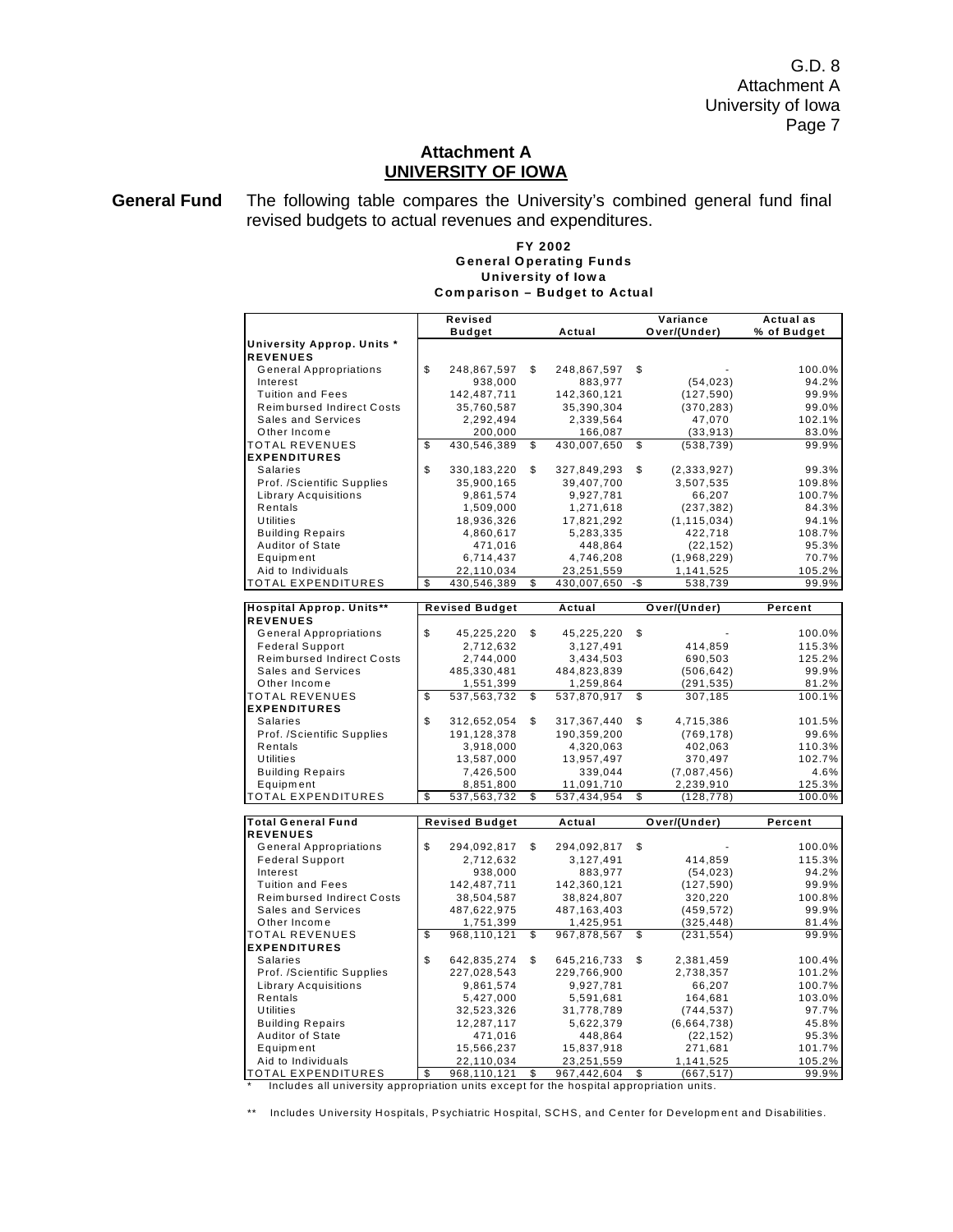Variance **Explanations**  General fund revenues and expenditures were consistent with budget.

Federal Support for the hospital was higher than budget due to the timing of receipt of SCHS federal block grant funds.

Reimbursed Indirect Costs were, overall, higher than budget due to the timing of grant and contract awards.

Salary expenditures were 100.4% of budget. This was primarily attributed to the hospital's use of overtime and temporary agency staff to address the shortage of healthcare staff.

Professional/Scientific Supplies were over budget due to timing of purchases and inflationary costs.

Utilities were under budget due to mild weather, favorable energy prices, and increasing efficient systems.

Building Repairs were less than budget. The hospital units increase in salaries and equipment required significantly reduced spending for building repairs.

Student Aid exceeded the budget. The additional amount is the result of reallocating funds within the colleges.

| <b>State</b><br>Appropriations | General operating fund appropriations were reduced \$37.9 million from<br>the original FY 2001 base operating appropriations to final FY 2002.                                                                                                                              |  |  |  |  |
|--------------------------------|-----------------------------------------------------------------------------------------------------------------------------------------------------------------------------------------------------------------------------------------------------------------------------|--|--|--|--|
|                                | Salary funding - the allocation to the general university appropriation unit<br>of \$11.6 million for the state's salary policy was less than the<br>\$17.4 million needed to fully fund salary increases, including increased<br>health insurance and other benefit costs. |  |  |  |  |
| Impact of<br><b>Reductions</b> | The following information represents action taken and/or the results of<br>the FY 2002 Budget Reductions:                                                                                                                                                                   |  |  |  |  |
|                                | Reduced 247 General Education Fund FTE positions - Faculty 107,<br>$\bullet$<br>Graduate Assistants 63, P&S 50 and Merit 27.                                                                                                                                                |  |  |  |  |
|                                | Loss of faculty equates to fewer classes and greater average<br>$\bullet$<br>class size and increases reliance on the use of temporary faculty<br>to provide instruction. There will be 160 fewer course sections<br>offered in the summer of 2002.                         |  |  |  |  |
|                                | Suspended admission into the Graduate MIS program at Tippie<br>College of Business (62 students) (still offering undergraduate<br>program).                                                                                                                                 |  |  |  |  |
|                                | • Within the College of Education, closed Journalism Education,<br>Communications Studies Education, Health Occupation Education<br>and a minor in Human Relations.                                                                                                         |  |  |  |  |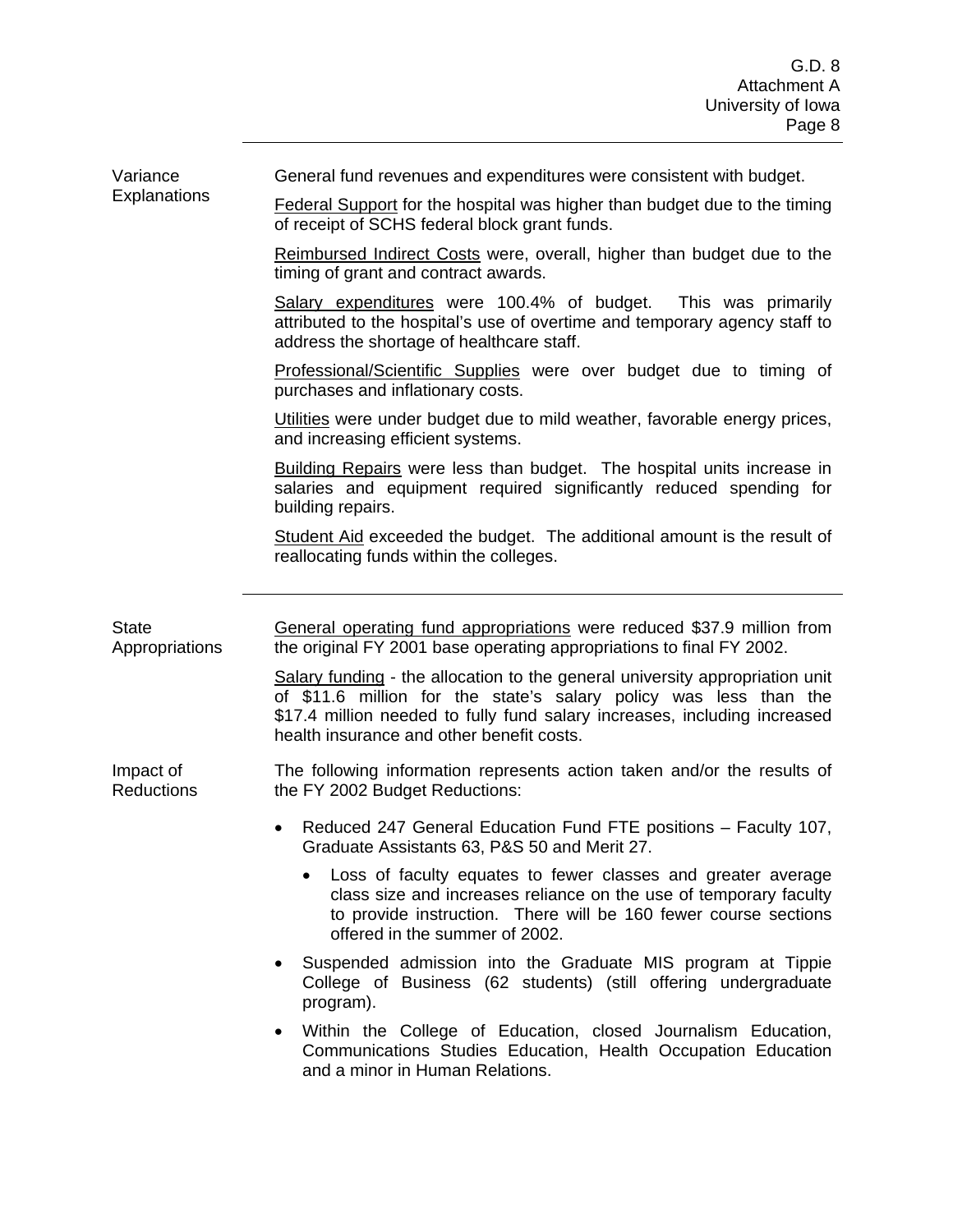G.D. 8 Attachment A University of Iowa Page 9

- Reduced faculty start-up support, which severely limits the University's ability to make competitive offers to newly recruited faculty, particularly in the sciences.
- Reduced the value of faculty technology training commitments from \$3,000 to \$2,000. This will negatively impact the transfer of technology into the classrooms.
- Slowed or halted searches for major academic leadership positions (e.g.; Internal Medicine, Cardiothoracic Surgery, Physiology, Biophysics).
- Increased reliance on clinical earnings to support academic activities. (Reduces attention given students because faculty are pushed to earn clinical income.)
- Reduced student employment opportunities (e.g. Libraries).
- Reduced equipment budget by \$1.1 million or 15%, which will slow the University's efforts to modernize undergraduate classrooms and laboratories.
- Reduced travel and outreach, including travel related to economic development.
- Cut the building renewal budget by \$2 million or 30%.
- Reduced support for Library improvement and the new student Writing Initiative.
- Shifted costs of financial management and oversight of capital projects from operating budgets to individual capital project budgets (increases cost of capital and reduces flexibility).
- Permanently eliminated VP for External Relations position.
- Decreased the number of undergraduate student advisors.

New Tuition Revenues The FY 2002 tuition increase, net of student financial aid, is \$14.2 million. The University was unable to use all of the new tuition revenues as planned due to the significant reductions in state appropriations.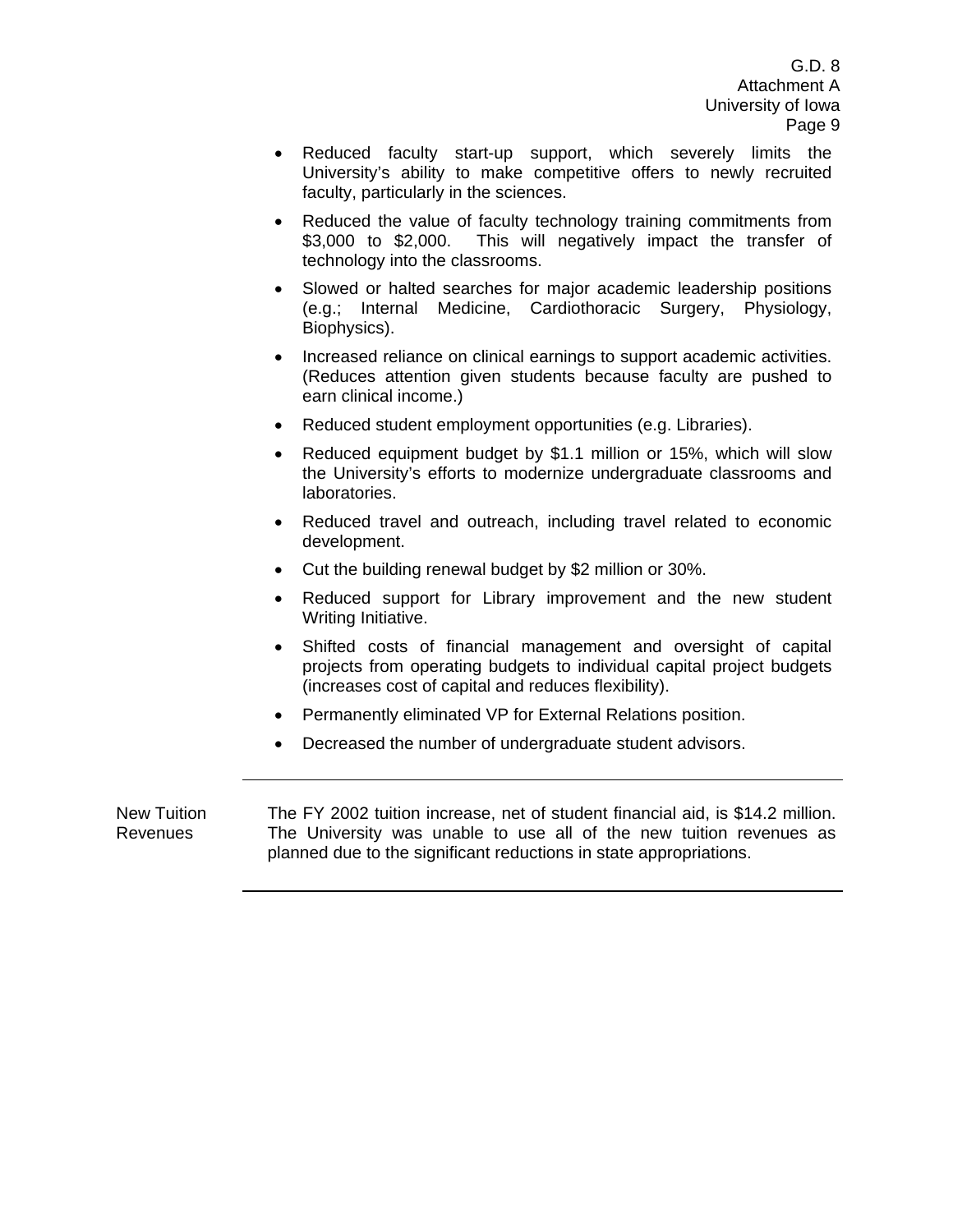**Restricted Funds**  The following table compares the restricted fund budget to actual revenues and expenditures.

# **University of Iowa Comparison – Budget to Actual Restricted Funds FY 2002**

| Comparison – Budget to Actual    |               |               |                |                |  |  |  |
|----------------------------------|---------------|---------------|----------------|----------------|--|--|--|
|                                  |               |               | Variance       |                |  |  |  |
|                                  | <b>Budget</b> | <b>Actual</b> | Over/(Under)   | <b>Percent</b> |  |  |  |
| <b>REVENUES</b>                  |               |               |                |                |  |  |  |
| <b>APPROPRIATIONS</b>            |               |               |                |                |  |  |  |
| Capital                          | 11,753,000    | 8,784,336     | (\$2,968,664)  | 74.7%          |  |  |  |
| <b>Tuition Replacement</b>       | 11,021,169    | 11,034,944    | 13,775         | 100.1%         |  |  |  |
| <b>RESOURCES</b>                 |               |               |                |                |  |  |  |
| <b>Federal Support</b>           | 151,370,000   | 158,080,846   | 6,710,846      | 104.4%         |  |  |  |
| <b>Tuition and Fees</b>          | 20,003,000    | 24,459,900    | 4,456,900      | 122.3%         |  |  |  |
| <b>Reimbursed Indirect Costs</b> | 14,030,000    | 15,653,429    | 1,623,429      | 111.6%         |  |  |  |
| Sales and Services               | 183,000,000   | 160,566,975   | (22, 433, 025) | 87.7%          |  |  |  |
| Other Income                     | 208,452,831   | 203,784,950   | (4,667,881)    | 97.8%          |  |  |  |
| <b>TOTAL REVENUES</b>            | \$599,630,000 | \$582,365,380 | (\$17,264,620) | 97.1%          |  |  |  |
|                                  |               |               |                |                |  |  |  |
| <b>EXPENDITURES</b>              |               |               |                |                |  |  |  |
| <b>Salaries</b>                  | \$219,930,000 | \$244,087,821 | \$24,157,821   | 111.0%         |  |  |  |
| Prof. /Scientific Supplies       | 148,700,000   | 146,534,515   | (\$2,165,485)  | 98.5%          |  |  |  |
| Rentals                          | 11,000,000    | 9,847,332     | (\$1,152,668)  | 89.5%          |  |  |  |
| <b>Utilities</b>                 | 6,200,000     | 5,969,938     | (\$230,062)    | 96.3%          |  |  |  |
| <b>Building Repairs</b>          | 3,800,000     | 3,847,150     | \$47,150       | 101.2%         |  |  |  |
| Equipment                        | 13,500,000    | 12,337,554    | (\$1,162,446)  | 91.4%          |  |  |  |
| Aid to Individuals               | 34,900,000    | 37,882,723    | \$2,982,723    | 108.5%         |  |  |  |
| <b>Debt Service</b>              | 33,600,000    | 42,954,393    | \$9,354,393    | 127.8%         |  |  |  |
| <b>Plant Capital</b>             | 128,000,000   | 109,917,603   | (\$18,082,397) | 85.9%          |  |  |  |
| <b>TOTAL EXPENDITURES</b>        | \$599,630,000 | \$613,379,029 | \$13,749,029   | 102.3%         |  |  |  |

Restricted funds at the University of Iowa include such revenue sources as capital and tuition replacement appropriations, federal and non-federal support from sponsored programs, sales and services, reimbursed indirect cost recoveries, tuition and fees, bond proceeds, transfers from current unrestricted funds for debt service and depreciation.

Other University activities within this fund include continuing education programs, medicine and dentistry practice plan funds, sport camp activities, conferences and institutes, various publications and workshops related to academic departments, intercollegiate athletics, residence halls, Memorial Union operations, student health, recreational services, Hancher Auditorium, parking and transportation, and sponsored activities (primarily research and student aid).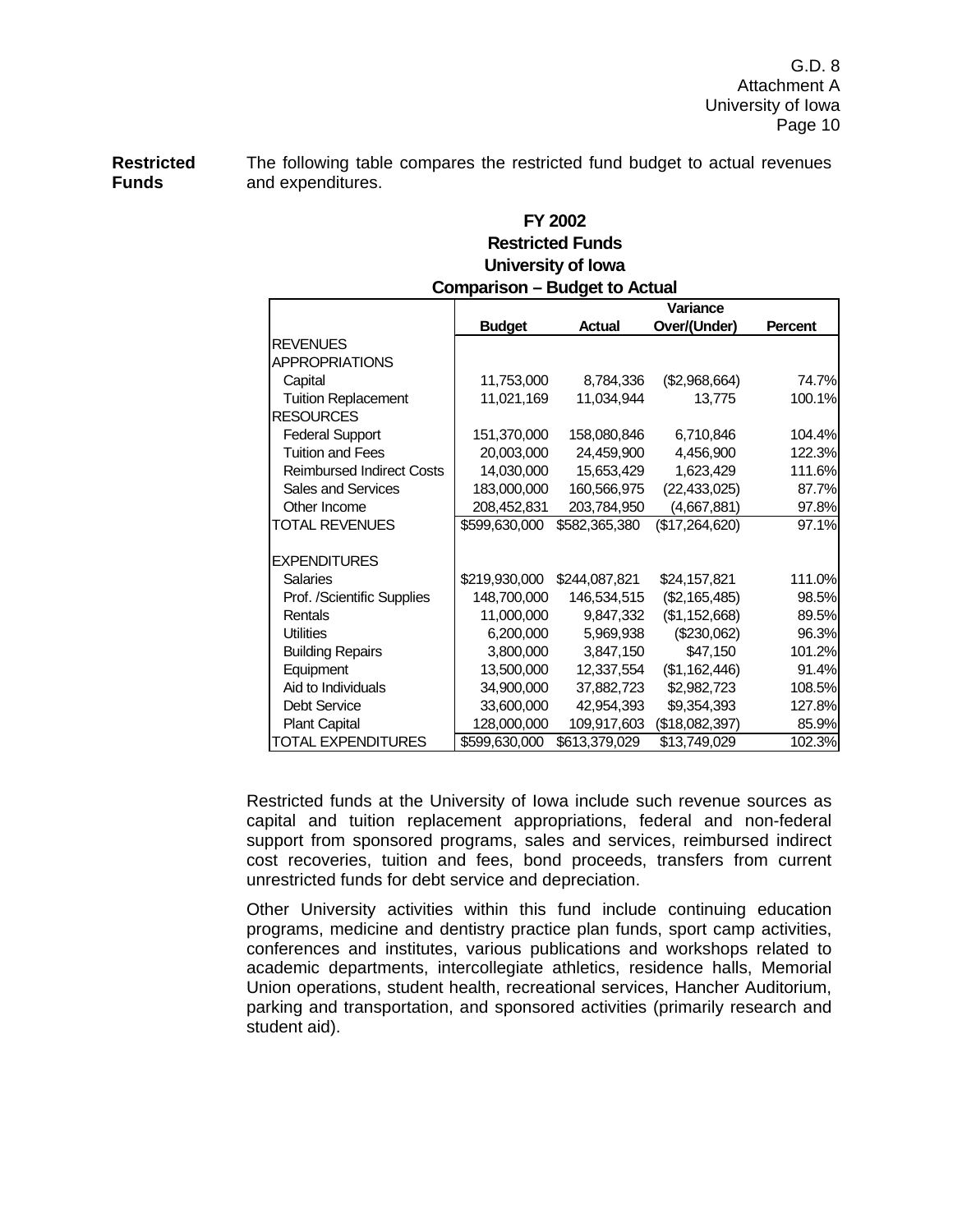G.D. 8 Attachment A University of Iowa Page 11

Other income includes: non-federal gifts, grants and contracts; interest, dividends and capital gains and losses; workshops and seminars; commissions; royalties; non-credit course fees; rental of equipment; parking and other fines; sales salvage and recycling; and other miscellaneous revenue.

Capital appropriations were less than budget due to the timing of the drawdown of funds.

Sales and Services were less than budget due to fewer funds from the revenue sharing agreement with the hospital.

Salaries were over budget due to increased success in attaining grants and shifting of some positions from the general fund rather than implementing more layoffs.

Debt Service was greater than budget due to increased bonding activities.

**Intercollegiate**  The following table compares athletic budgeted revenues and expenditures **Athletics**  with actual revenues and expenditures and identifies the variances.

|                     | <b>Budget</b> | Actual       | Variance<br>Over/(Under) | <b>Percent</b> |
|---------------------|---------------|--------------|--------------------------|----------------|
| Revenues            | \$34,230,173  | \$34,647,486 | \$417.313                | 101.2%         |
| <b>Expenditures</b> | 34.213.018    | 35.989.224   | 1.776.206                | 105.2%         |

Variance **Explanations** Revenues were higher than budget primarily due to an increases in football ticket sales. University General Support was decreased by \$186,000.

> Expenditures were greater than budget due to: transition costs for football and basketball programs (\$400,000); increased Big 10 Conference costs due to sell-out games for both Michigan and Penn State (\$250,000); increased Building Maintenance expenses due to maintenance and repairs in Kinnick Stadium and Carver Hawkeye Arena (\$200,000); increased sports medical costs due to injuries (\$150,000); increased security expenses due to increased security since September 11<sup>th</sup> (\$150,000); and increased student aid due to additional costs associated with  $5<sup>th</sup>$  year aid and additional out-ofstate grants (\$100,000).

> The Athletic Department has a shortfall of \$1.3 million and will begin to address this shortfall in FY 2003. A portion will be made up by the projected amount that FY 2003 revenues exceed expenses. Non-recurring revenue (estimated at \$600,000) from the fall 2002 seventh home football game will also be applied against the shortfall. The University reports that other expenditure reduction measures will be employed as necessary to eliminate any remaining shortfall and to provide a margin for reallocations and capital improvements.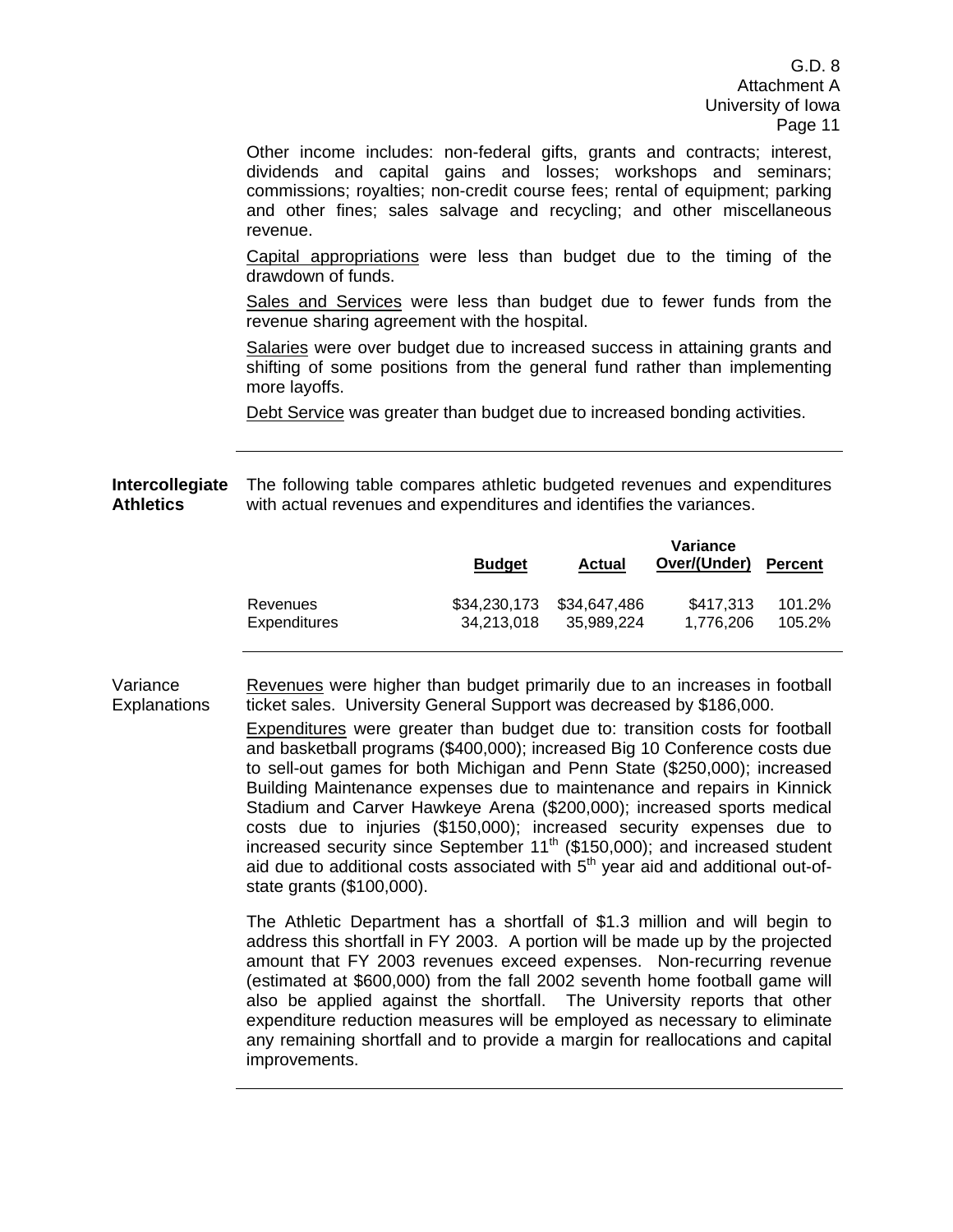#### **Residence System**  The following table compares residence system revenues and expenditures with actual revenues and expenditures and identifies the variances.

|                          |                                                                                                                                                                                                                                                                                            |                                                        |                  |       |                                                                            |                  | Variance                                           |                                      |       |
|--------------------------|--------------------------------------------------------------------------------------------------------------------------------------------------------------------------------------------------------------------------------------------------------------------------------------------|--------------------------------------------------------|------------------|-------|----------------------------------------------------------------------------|------------------|----------------------------------------------------|--------------------------------------|-------|
|                          |                                                                                                                                                                                                                                                                                            | <b>Budget</b>                                          |                  |       | <b>Actual</b>                                                              |                  | Over/(Under)                                       | <b>Percent</b>                       |       |
|                          | Revenues<br>Expenditures<br><b>Debt Service</b><br><b>Mandatory Transfers</b><br><b>Net Revenues</b><br>Net Revenue as % of<br><b>Gross Revenue</b>                                                                                                                                        | \$32,654,875<br>24,585,630<br>4,435,745<br>\$3,033,500 | 600,000<br>9.3%  |       | \$32,863,822<br>22,915,671<br>4,933,973<br>600,000<br>\$4,414,178<br>13.4% |                  | \$208,947<br>(1,669,959)<br>498,228<br>\$1,380,678 | 100.6%<br>111.2%<br>100.0%<br>145.5% | 93.2% |
| Variance<br>Explanations | Revenues were higher than budget due to faculty, staff, visitors, and off-<br>campus students using the Hillcrest Marketplace facilities and the<br>introduction of flex dollars to board contract holders.                                                                                |                                                        |                  |       |                                                                            |                  |                                                    |                                      |       |
|                          | <b>Expenditures</b> were less than budget due to reduced salaries from unfilled<br>positions in the residence life-hall coordinator, food service, and custodial<br>areas; lower than expected inflationary increases in food costs; and lower<br>utility rates for both gas and electric. |                                                        |                  |       |                                                                            |                  |                                                    |                                      |       |
| FY 2002 Annual<br>Report | The residence system annual report provides information on various aspects of<br>the University of Iowa residence system for FY 2002 including enrollment data;<br>residence hall and apartment utilization; and financial operations.                                                     |                                                        |                  |       |                                                                            |                  |                                                    |                                      |       |
|                          | The annual report presents data for FY 2002 (Fall 2001) and current<br>FY 2003 data (Fall 2002).                                                                                                                                                                                           |                                                        |                  |       |                                                                            |                  |                                                    |                                      |       |
| Enrollment /             |                                                                                                                                                                                                                                                                                            |                                                        | <b>Fall 2001</b> |       | <b>Fall 2002</b>                                                           |                  | Change                                             | % Change                             |       |
| Occupancy                | Enrollment                                                                                                                                                                                                                                                                                 |                                                        |                  |       |                                                                            |                  |                                                    | 3.2%                                 |       |
|                          | <b>Total University</b><br><b>Lower Division</b>                                                                                                                                                                                                                                           |                                                        | 28,768<br>10,134 |       |                                                                            | 29,697<br>10,836 | 929<br>702                                         | 6.9%                                 |       |
|                          | % of Total                                                                                                                                                                                                                                                                                 |                                                        |                  | 35.2% |                                                                            | 36.5%            |                                                    |                                      |       |
|                          | <b>Total Occupancy</b><br>Occupancy as a                                                                                                                                                                                                                                                   |                                                        |                  | 5,663 |                                                                            | 5,609            | (54)                                               | (1.0)%                               |       |
|                          | % of Enrollment                                                                                                                                                                                                                                                                            |                                                        |                  | 19.7% |                                                                            | 18.9%            |                                                    |                                      |       |
|                          |                                                                                                                                                                                                                                                                                            |                                                        |                  |       |                                                                            |                  |                                                    |                                      |       |

Fall 2002 residence system occupancy decreased by 54 students. The percentage of student enrollment living in university housing (residence halls plus apartments) decreased from Fall 2001 to Fall 2002.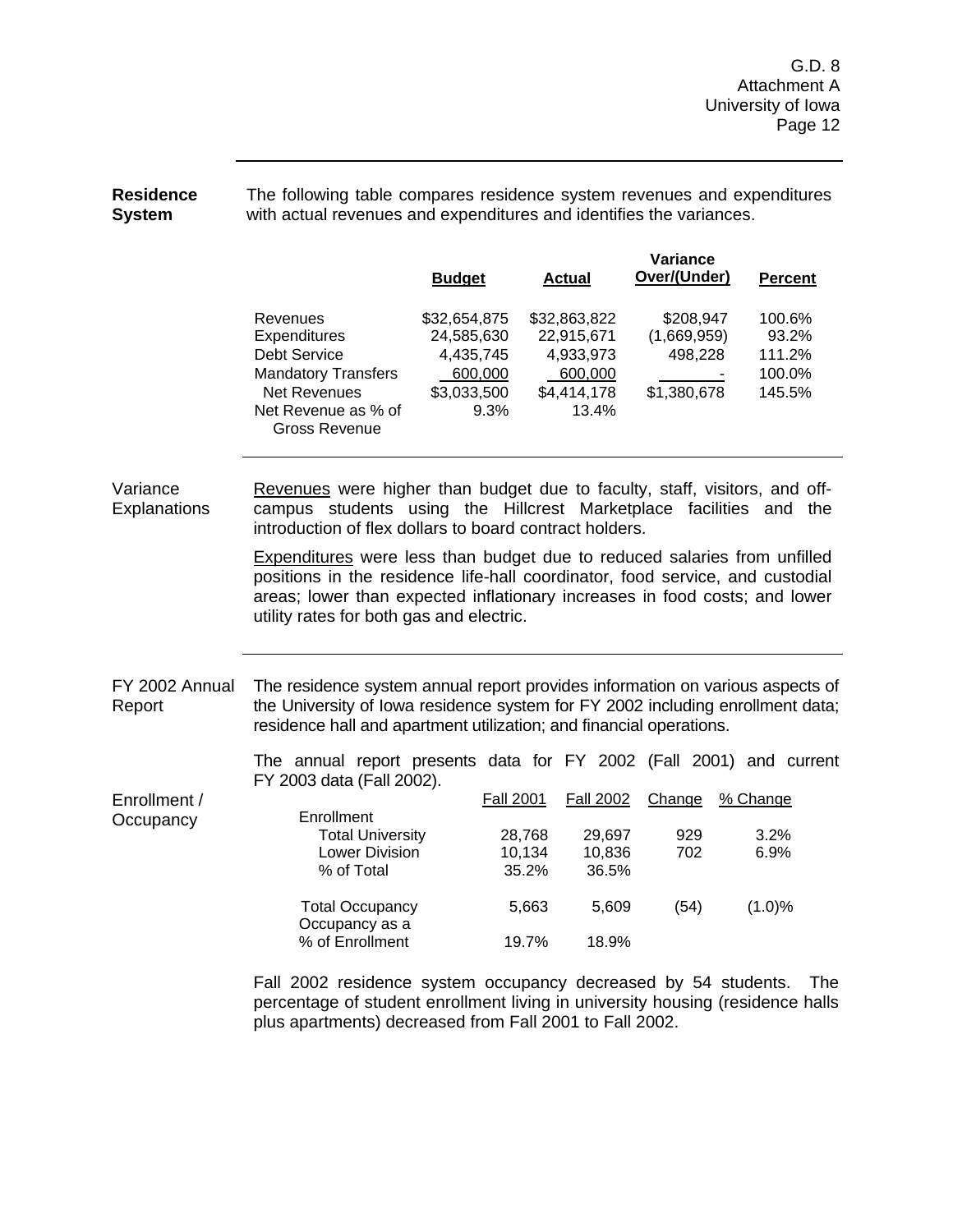G.D. 8 Attachment A University of Iowa Page 13

The outstanding revenue bond obligations for the University of Iowa residence system as of June 30, 2002, were as follows:

| Year of |                   | Principal    |             |
|---------|-------------------|--------------|-------------|
| Issue   | Initial Principal | Outstanding  | Payout Year |
| 1963    | 16,500,000        | 820,000      | 2003        |
| 1965    | 2,425,000         | 0            | 2000        |
| 1966    | 7,785,000         | 4,200,000    | 2007        |
| 1992    | 6,325,000         | 770,000      | 2003        |
| 1999    | 10,000,000        | 9,380,000    | 2020        |
| 2000    | 16,000,000        | 15,565,000   | 2021        |
| 2001    | 13,735,000        | 13,295,000   | 2021        |
|         | \$72,770,000      | \$44,030,000 |             |

No new residence system bonds were issued during 2002.

Voluntary Reserves for University of Iowa residence system, which totaled \$11.3 million as of June 30, 2002, include the balances of funds including the Operation and Maintenance Fund and the Improvement Fund.

Mandatory Reserves include the balances of the Sinking Fund, Bond Reserve Fund, and Bond Construction Fund. The balance as of June 30, 2002, totaled \$13.3 million.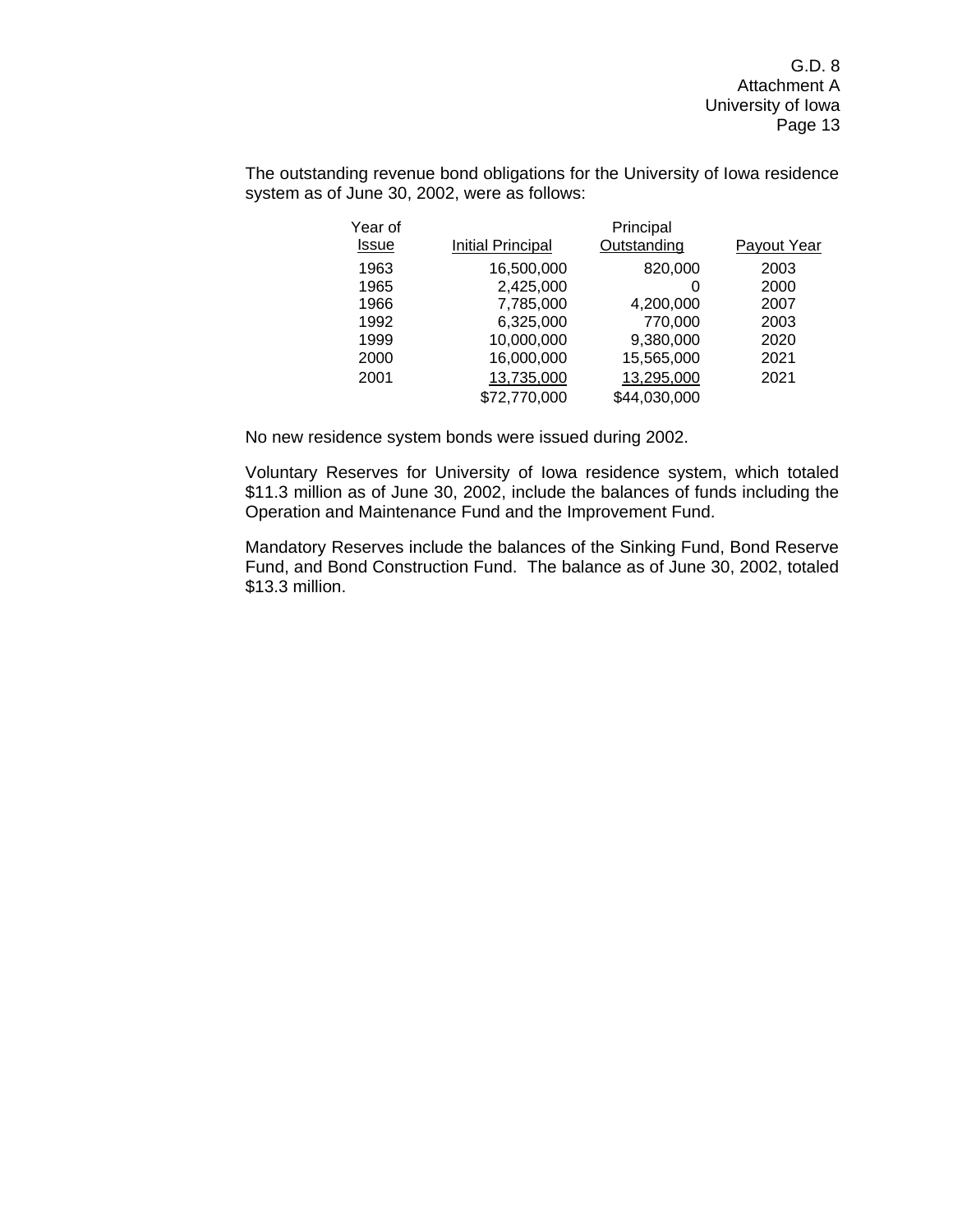# **Attachment B IOWA STATE UNIVERSITY**

**General Fund** The following table compares the combined general operating fund final revised budget to actual revenues and expenditures.

|                                  | <b>Revised</b> |               | <b>Variance</b>  |                |
|----------------------------------|----------------|---------------|------------------|----------------|
|                                  | <b>Budget</b>  | <b>Actual</b> | Over/(Under)     | <b>Percent</b> |
| <b>REVENUES</b>                  |                |               |                  |                |
| General                          | \$248,811,942  | \$248,811,942 | \$               | 100.0%         |
| <b>Federal Support</b>           | 12,425,373     | 12,425,373    |                  | 100.0%         |
| Interest                         | 1,770,000      | 1,823,873     | 53,873           | 103.0%         |
| Tuition and Fees                 | 117,353,335    | 116,665,645   | (687, 690)       | 99.4%          |
| <b>Reimbursed Indirect Costs</b> | 12,600,000     | 12,795,622    | 195,622          | 101.6%         |
| <b>Sales and Services</b>        | 586,700        | 305,268       | (281, 432)       | 52.0%          |
| Other Income                     | 1,369,500      | 1,711,704     | 342,204          | 125.0%         |
| <b>TOTAL REVENUES</b>            | \$394,916,850  | \$394,539,427 | \$<br>(377, 423) | 99.9%          |
| <b>EXPENDITURES</b>              |                |               |                  |                |
| <b>Salaries</b>                  | \$294,561,875  | \$300,934,648 | \$<br>6,372,773  | 102.2%         |
| Prof. /Scientific Supplies       | 40,280,457     | 30,513,439    | (9,767,018)      | 75.8%          |
| <b>Library Acquisitions</b>      | 7,732,344      | 8,013,978     | 281,634          | 103.6%         |
| Rentals                          | 1,192,922      | 1,353,782     | 160,860          | 113.5%         |
| <b>Utilities</b>                 | 17,975,929     | 18,875,964    | 900,035          | 105.0%         |
| <b>Building Repairs</b>          | 3,527,647      | 5,391,027     | 1,863,380        | 152.8%         |
| <b>Auditor of State</b>          | 510,968        | 393,686       | (117, 282)       | 77.0%          |
| Equipment                        | 6,013,989      | 5,646,943     | (367,046)        | 93.9%          |
| Aid to Individuals               | 23,120,719     | 23,379,882    | 259,163          | 101.1%         |
| TOTAL EXPENDITURES               | \$394,916,850  | \$394,503,349 | \$<br>(413,501)  | 99.9%          |

#### **FY 2002 General Operating Funds Iowa State University Comparison – Budget to Actual**

Variance **Explanations** 

General fund revenues and expenditures were consistent with budget.

Tuition and Fees were slightly below the budget primarily due to lower offcampus enrollments.

The variance in the Sales and Services and Other Income categories is due to a reclassification of fees between the categories.

Salaries were over budget due to the difficulty in reducing personnel expenses on short notice.

Professional and scientific supplies were below budget to allow the University to cover most of the other short-term reductions.

Building Repairs were higher than the revised budget however, they were only 55% of the FY 2001 actual expenditures.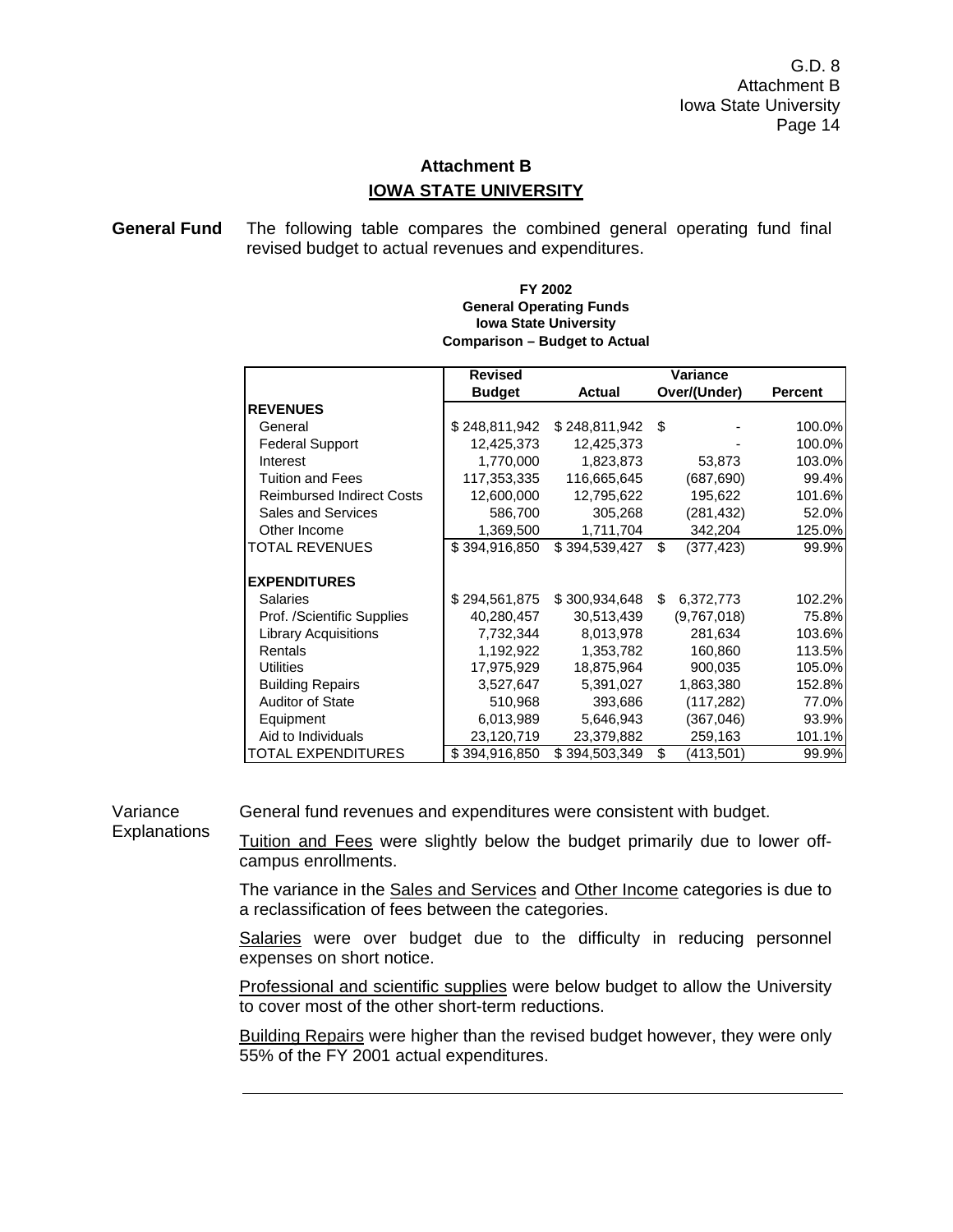**State** Appropriations General operating fund appropriations were reduced \$32.1 million from the original FY 2001 base operating appropriations to the final FY 2002. The salary funding allocation of \$11.0 million for the state's salary policy was less than the \$14.2 million needed to fully fund compensation increases, including increased health insurance and other benefit costs.

Impact of Reductions The following information represents action taken and/or the results of the FY 2002 Budget Reductions:

- Eliminated 200 FTE positions:
	- 70 faculty positions;
	- 63 P&S positions;
	- 37 Merit staff positions; and
	- 30 Graduate assistant positions
- Increased faculty-to-student ratio by 22% in the last five years. Each professor now has more students to teach and advise, and more student work to evaluate resulting in less time devoted to each student.
- Increased class size. Between Fall 1996 and Fall 2001, the number of student credit hours taught in classes of 50 to 99 has increased by 43% and the number of student credit hours taught in classes of 100 or more students has increased by 37%, resulting in less personal attention for students.
- Reduced ability to attract and retain faculty.
- Negatively affected responsiveness to student needs by staff reductions in student affairs, administrative offices, and non-academic areas.
- Closed the office of Vice President for External Affairs.
- Eliminated Associate Deans in Education and Veterinary Medicine.
- Combined the positions of Associate Dean of Students with Director of Minority Student Affairs.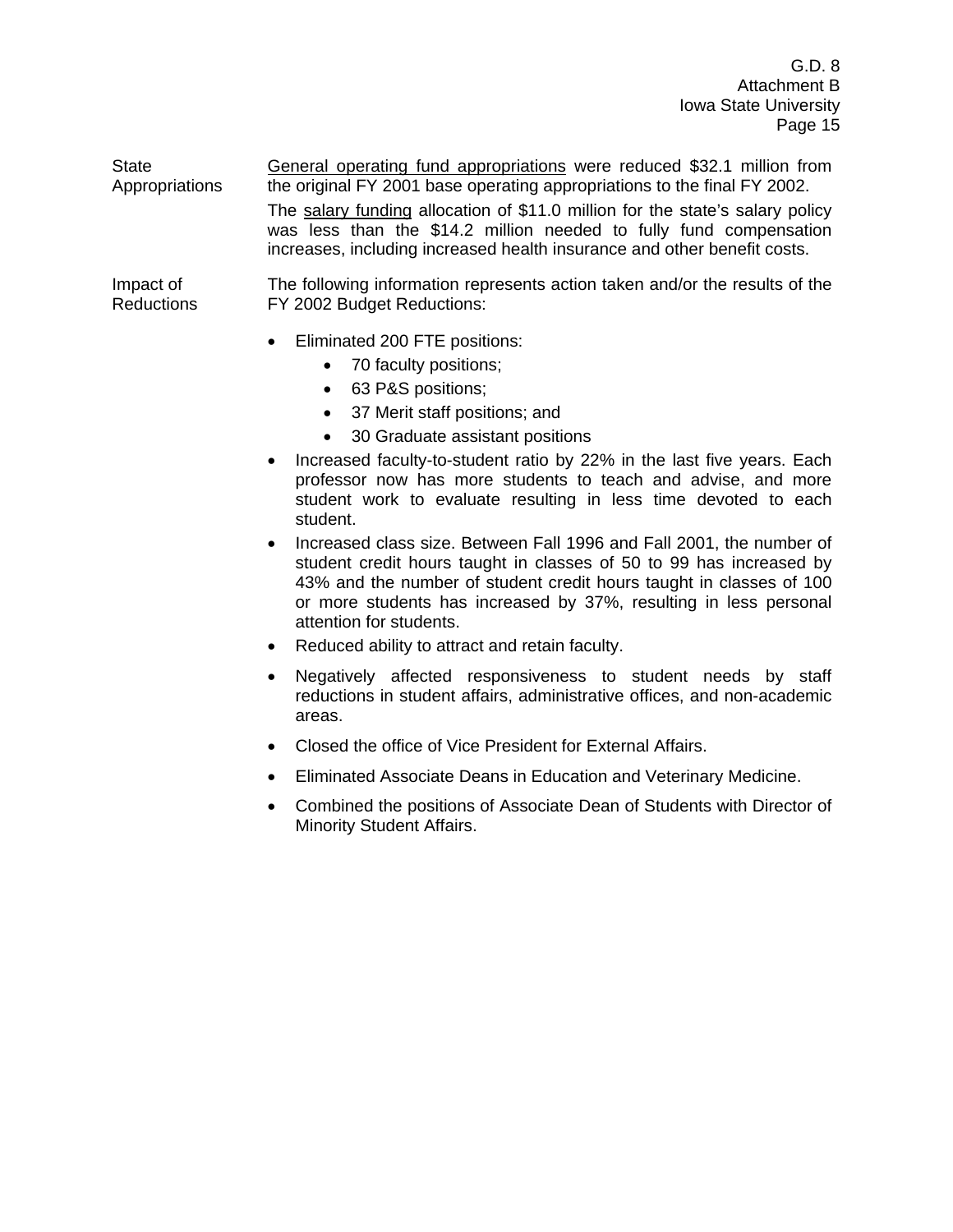- Reorganized the biological sciences and, as a result, restructured curricula and the administration of several departments.
- Plans to eliminate 4 degree programs:
	- Organizational learning and human resource development (MS, PhD)
	- Community health education (BS)
	- Engineering science (BS)
	- Engineering applications (BS)
- Merged departments for administrative savings:
	- Landscape architecture with community and regional planning
	- Animal ecology with forestry
- Reduced funds for building repairs and maintenance even further despite over \$60 million in deferred maintenance.
- Cut funds for professional development for faculty and staff.
- Reduced research and other activities that foster economic development in Iowa.
- Reduced funds for faculty travel to professional conferences for presenting research findings.
- Increased University Extension fees.

New Tuition Revenues The FY 2002 tuition increase, net of student financial aid, is \$12.2 million. The University was unable to use all of the new tuition revenues as planned due to the significant reductions in state appropriations.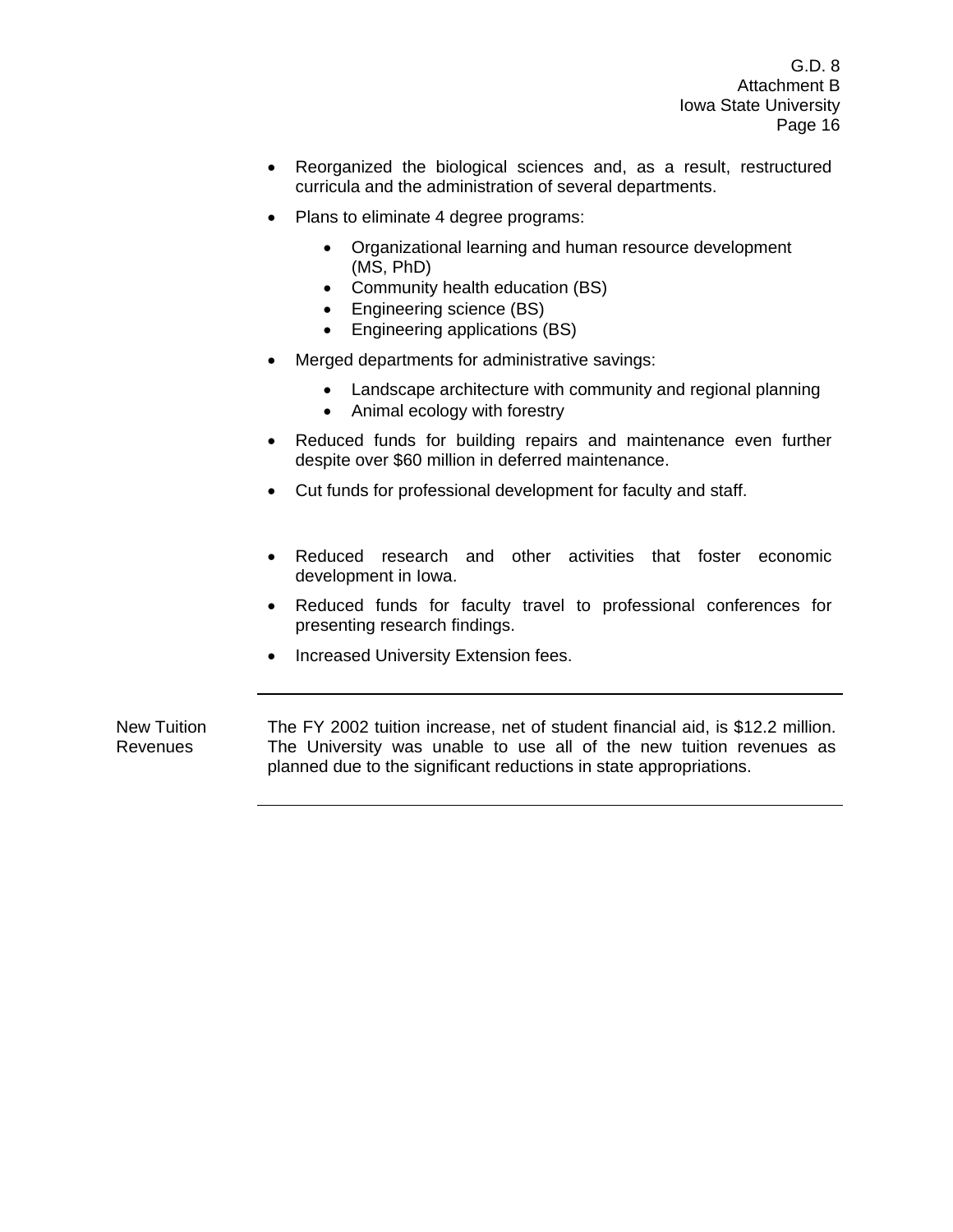**Restricted Funds** 

The following table compares the budget to actual revenues and expenditures.

#### **Iowa State University Comparison – Budget to Actual FY 2002 Restricted Funds**

|                                  |                 |                  | Variance          |                |
|----------------------------------|-----------------|------------------|-------------------|----------------|
|                                  | <b>Budget</b>   | <b>Actual</b>    | Over/(Under)      | <b>Percent</b> |
| <b>REVENUES</b>                  |                 |                  |                   |                |
| Capital Appropriations           | \$<br>6,700,000 | \$<br>13,667,741 | \$.<br>6,967,741  | 204.0%         |
| <b>Tuition Replacement</b>       | 10,777,213      | 10,836,267       | 59,054            | 100.5%         |
| <b>Federal Support</b>           | 97,278,973      | 99,512,603       | 2,233,630         | 102.3%         |
| Interest                         | 4,403,268       | 3,762,952        | (640, 316)        | 85.5%          |
| <b>Tuition and Fees</b>          | 4,190,630       | 4,475,944        | 285,314           | 106.8%         |
| <b>Reimbursed Indirect Costs</b> | 4,114,957       | 4,331,781        | 216,824           | 105.3%         |
| <b>Sales and Services</b>        | 20,144,227      | 21,828,035       | 1,683,808         | 108.4%         |
| Other Income                     | 275,432,090     | 264,548,605      | (10,883,485)      | 96.0%          |
| <b>TOTAL REVENUES</b>            | \$423,041,358   | \$422,963,928    | \$<br>(77, 430)   | 100.0%         |
|                                  |                 |                  |                   |                |
| <b>EXPENDITURES</b>              |                 |                  |                   |                |
| <b>Salaries</b>                  | \$145,286,590   | \$145,588,520    | \$<br>301,930     | 100.2%         |
| Prof. /Scientific Supplies       | 134,732,653     | 136,172,630      | 1,439,977         | 101.1%         |
| <b>Utilities</b>                 | 7,609,404       | 6,828,633        | (780, 771)        | 89.7%          |
| <b>Building Repairs</b>          | 16,805,482      | 7,800,285        | (9,005,197)       | 46.4%          |
| Equipment                        | 11,947,123      | 9,229,926        | (2,717,197)       | 77.3%          |
| Aid to Individuals               | 25,778,023      | 28,454,724       | 2,676,701         | 110.4%         |
| Debt Service                     | 25,638,330      | 26,007,334       | 369,004           | 101.4%         |
| <b>Plant Capital</b>             | 55,243,753      | 57,315,379       | 2,071,626         | 103.7%         |
| TOTAL EXPENDITURES               | \$423,041,358   | \$417,397,431    | (5,643,927)<br>\$ | 98.7%          |

Variance **Explanations**  Capital appropriations were more than budget due to the timing of the drawdown of funds for construction of Phase II of the Engineering, Teaching, and Research Center and the renovation of Gilman Hall.

Other Income was less than budget due to the timing of receipts for capital projects in the Plant Fund.

Building repairs were under budget due to optimistic projections of the budget.

**Equipment expenditures were less than budget due to reduced purchases** of expensive scientific equipment.

Plant Capital was over budget due to construction projects proceeding more rapidly with the mild winter conditions.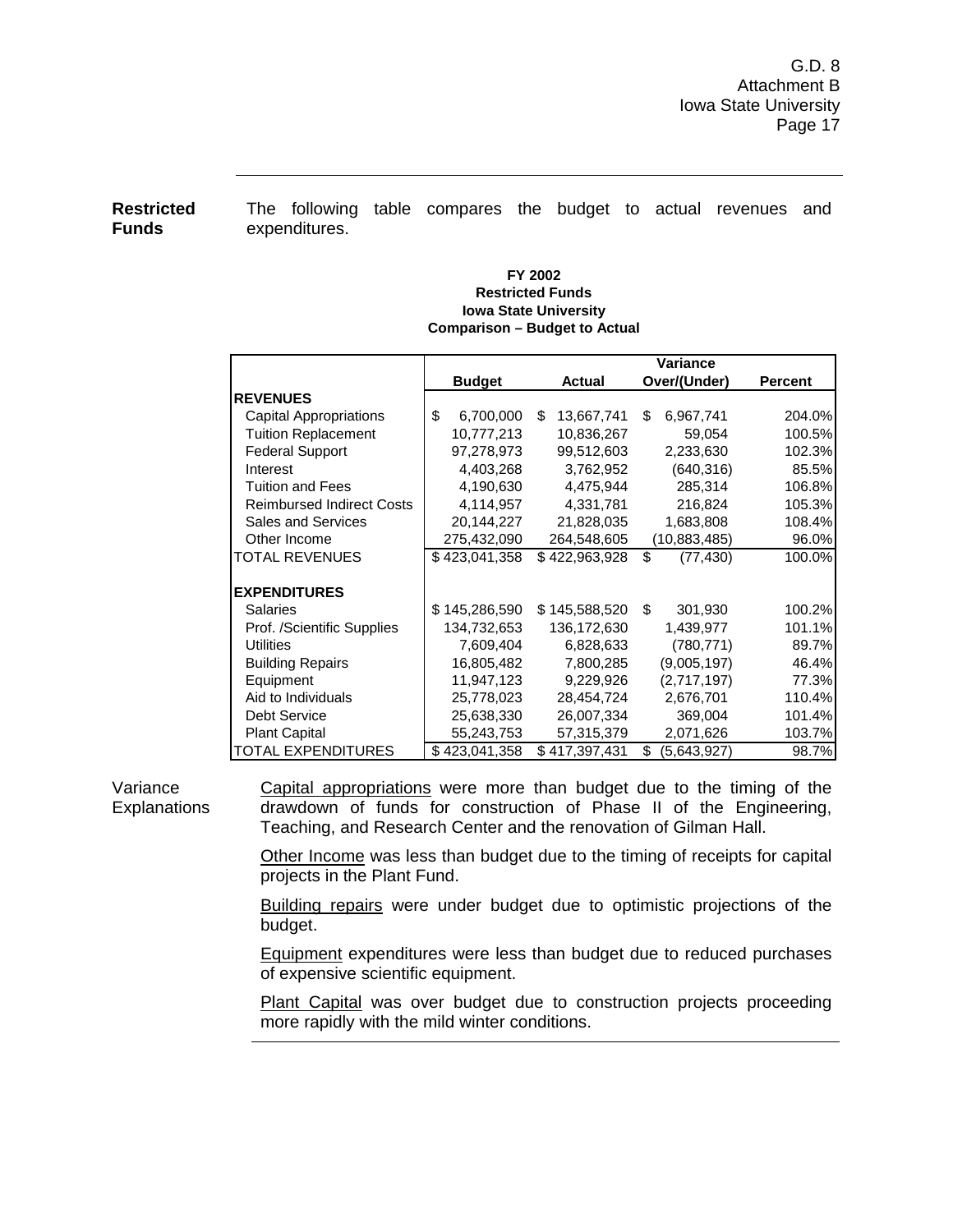G.D. 8 Attachment B Iowa State University Page 18

**Intercollegiate**  The following table compares athletic budgeted revenues and expenditures **Athletics**  with actual revenues and expenditures and identifies the variances.

|              | <b>Budget</b> | <b>Actual</b> | Variance<br>Over/(Under) | <b>Percent</b> |
|--------------|---------------|---------------|--------------------------|----------------|
| Revenues     | \$23,262,565  | \$25,208,150  | \$1.945.585              | 108.4%         |
| Expenditures | 23.262.565    | 25.208.150    | 1.945.585                | 108.4%         |

Variance **Explanations** Revenues were over budget due primarily to increased football ticket revenue from a winning program; increased Big 12 Conference revenue from additional television coverage and a second football championship game; and increased licensing, interest, and service charge revenues.

**Residence System**  The following table compares residence system revenues and expenditures with actual revenues and expenditures and identifies the variances.

|                                      | <b>Budget</b> | Actual       | Variance<br>Over/(Under) | <b>Percent</b> |
|--------------------------------------|---------------|--------------|--------------------------|----------------|
| Revenues                             | \$48,888,336  | \$49,521,303 | \$632,967                | 101.3%         |
| Expenditures                         | 35,300,598    | 34,965,896   | (334, 703)               | 99.1%          |
| Debt Service                         | 8,285,384     | 7,773,015    | (512, 368)               | 93.8%          |
| <b>Mandatory Transfers</b>           | 500,000       | 500,000      | 0                        | 100.0%         |
| <b>Net Revenues</b>                  | 4,802,354     | 6,282,392    | 1.480.038                | 130.8%         |
| Net Revenue as % of<br>Gross Revenue | 9.8%          | 12.7%        |                          |                |

Variance **Explanations** 

Revenues were over budget primarily due to increased catering income.

**Expenditures** were less than budget due to the implementation of a new plan to identify cost savings within the Residence System; lower utilities as a result of mild weather and reasonable rate increases; and reduced debt service due to timing of the sale of Residence System bonds.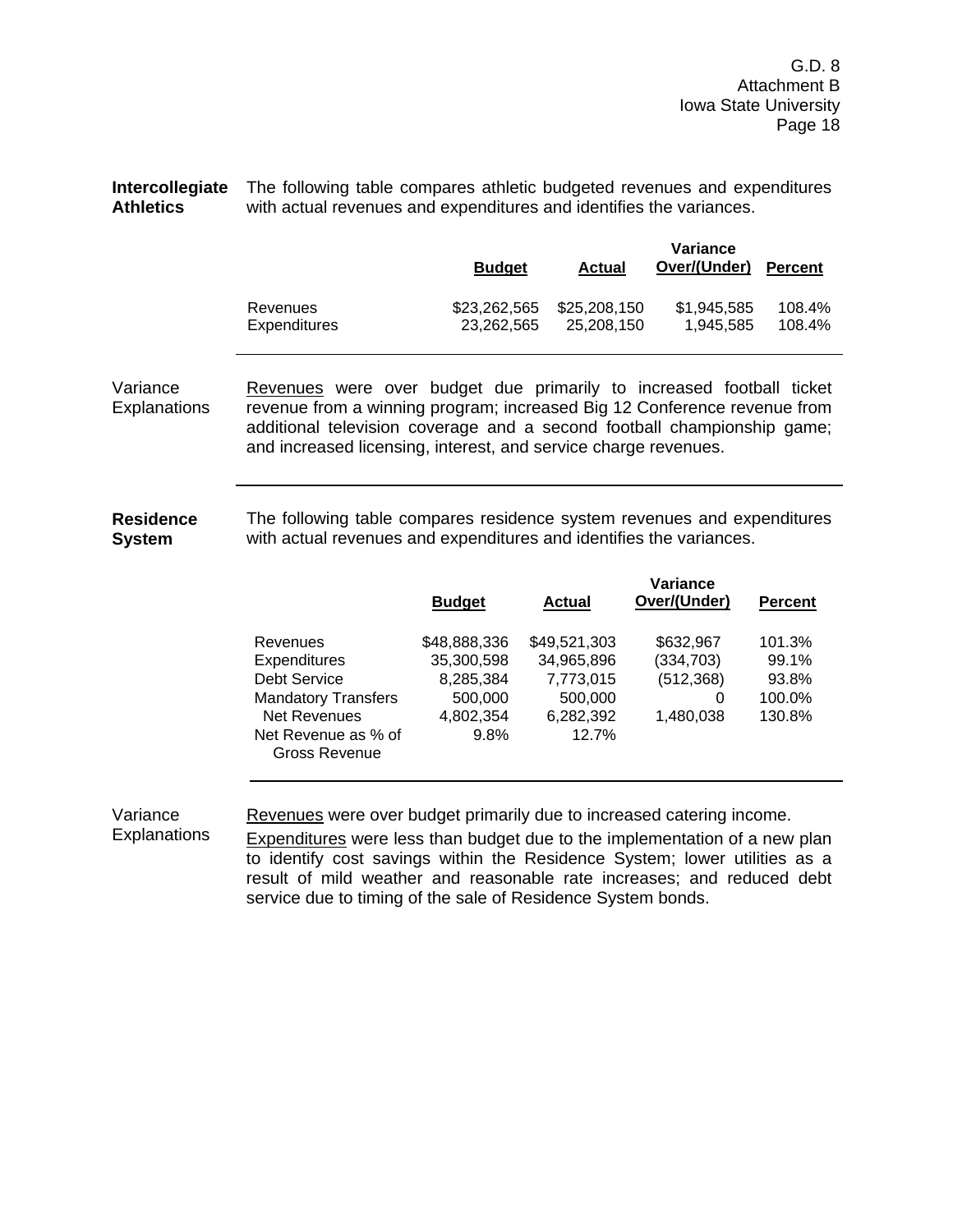G.D. 8 Attachment B Iowa State University Page 19

FY 2002 Annual Report The residence system annual report provides information on various aspects of Iowa State University's residence system for FY 2002 including enrollment data; residence hall and apartment utilization; and financial operations.

The annual report presents data for FY 2002 (Fall 2001) and current FY 2003 data (Fall 2002). Enrollment / **Occupancy**  Fall 2001 Fall 2002 Change % Change Enrollment Total University 27,823 27,898 75 0.3% Lower Division 11,040 10,755 (285) (2.6)% % of Total 39.7% 38.6% Total Occupancy 8,959 8,634 (325) (3.6)% Occupancy as a % of Enrollment 32.2% 30.9%

> Fall 2002 residence system occupancy decreased by 325 students. The percentage of student enrollment living in university housing (residence halls plus apartments) decreased from Fall 2001 to Fall 2002.

> The outstanding revenue bond obligations for Iowa State University residence system as of June 30, 2002, were as follows:

| Year of |                   | Principal     |             |
|---------|-------------------|---------------|-------------|
| Issue   | Initial Principal | Outstanding   | Payout Year |
| 1964    | \$15,000,000      | \$1,465,000   | 2004        |
| 1965    | 1,600,000         | 500,000       | 2005        |
| 1966    | 2,200,000         | 320,000       | 2005        |
| 1967    | 8,190,000         | 3,515,000     | 2007        |
| 1967    | 3,000,000         | 625.000       | 2008        |
| 1976    | 3.000.000         | O             | 1989        |
| 1998    | 15,750,000        | 14,240,000    | 2019        |
| 1998    | 14,000,000        | 13,425,000    | 2025        |
| 1999    | 16,900,000        | 16,545,000    | 2026        |
| 1999    | 17,400,000        | 17,400,000    | 2027        |
| 2000    | 9.525.000         | 9.525.000     | 2027        |
| 2001    | 21,665,000        | 21,665,000    | 2028        |
| 2002    | 14,980,000        | 14.980.000    | 2028        |
|         | \$143,210,000     | \$114.205.000 |             |
|         |                   |               |             |

All new bond issues for the Residence System have been included.

Voluntary Fund Balances for Iowa State University residence system, which totaled \$14.6 million as of June 30, 2002, include the balances of funds including the Operation and Maintenance Fund and the Improvement Fund.

Mandatory Funds include the balances of the Sinking Fund, Bond Reserve Fund, and Bond Construction Fund. The balance as of June 30, 2002, totaled \$29.0 million.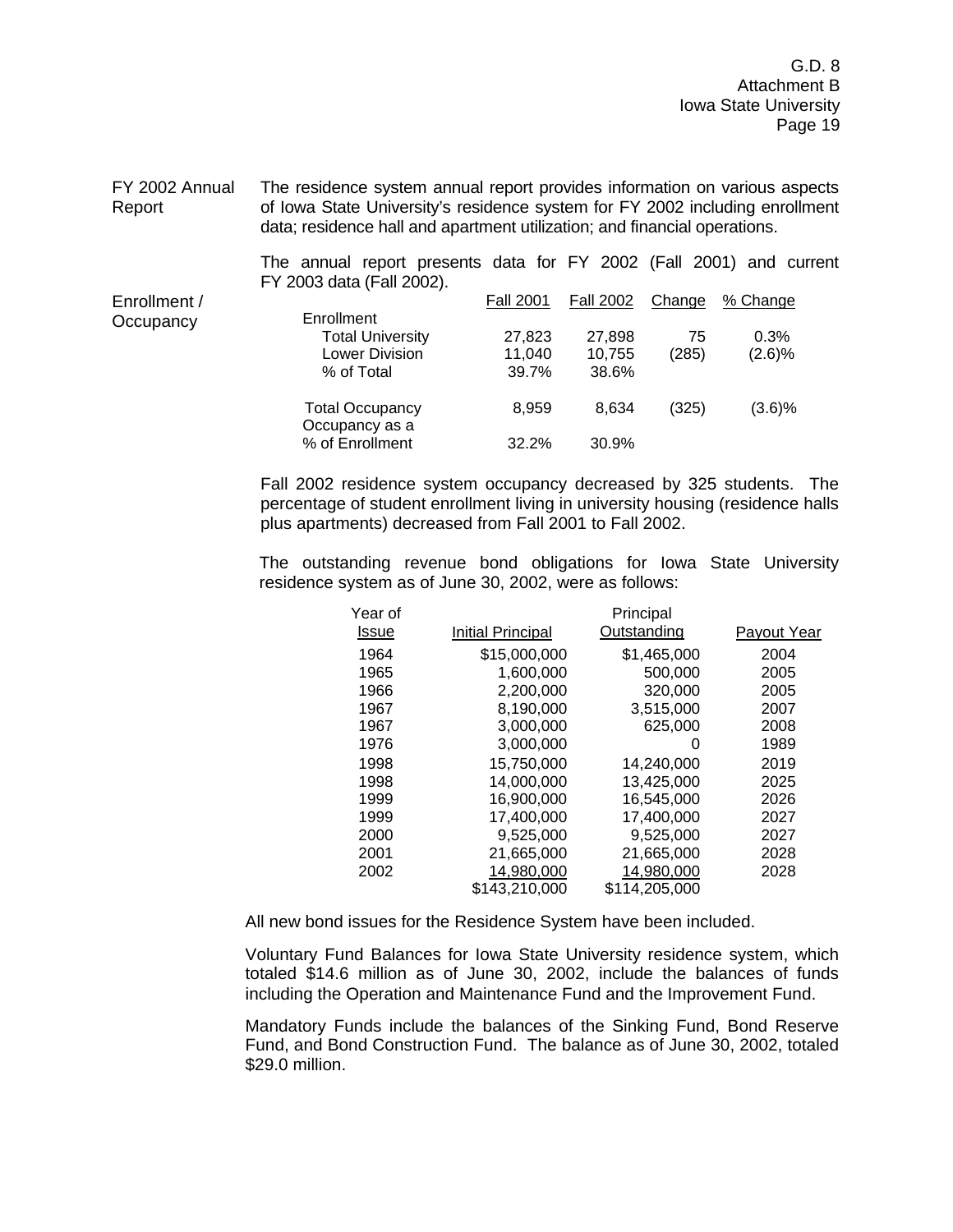# **Attachment C UNIVERSITY OF NORTHERN IOWA**

**General Fund** The following table compares the combined final revised general operating fund budget to actual revenues and expenditures.

#### **University of Northern Iowa Comparison – Budget to Actual FY 2002 General Operating Funds**

|                                  | <b>Revised</b>   |                  | Variance         |                |
|----------------------------------|------------------|------------------|------------------|----------------|
|                                  | <b>Budget</b>    | <b>Actual</b>    | Over/(Under)     | <b>Percent</b> |
| <b>REVENUES</b>                  |                  |                  |                  |                |
| <b>General Appropriations</b>    | \$<br>84,828,890 | \$<br>84,834,889 | \$<br>5,999      | 100.0%         |
| Interest                         | 600,000          | 461,048          | (138, 952)       | 76.8%          |
| <b>Tuition and Fees</b>          | 40,555,254       | 39,784,728       | (770,526)        | 98.1%          |
| <b>Reimbursed Indirect Costs</b> | 1,575,000        | 1,829,627        | 254,627          | 116.2%         |
| <b>Sales and Services</b>        | 625,000          | 645,630          | 20,630           | 103.3%         |
| TOTAL REVENUES                   | \$128,184,144    | \$127,555,922    | \$<br>(628, 222) | 99.5%          |
|                                  |                  |                  |                  |                |
| <b>EXPENDITURES</b>              |                  |                  |                  |                |
| <b>Salaries</b>                  | \$103,977,404    | \$103,149,526    | \$<br>(827, 878) | 99.2%          |
| Prof. /Scientific Supplies       | 10,206,416       | 9,527,111        | (679, 305)       | 93.3%          |
| <b>Library Acquisitions</b>      | 1,844,590        | 1,950,490        | 105,900          | 105.7%         |
| Rentals                          | 873,125          | 933,178          | 60,053           | 106.9%         |
| <b>Utilities</b>                 | 2,659,545        | 2,933,820        | 274,275          | 110.3%         |
| <b>Building Repairs</b>          | 350,000          | 529,790          | 179,790          | 151.4%         |
| Auditor of State                 | 135,000          | 148,759          | 13,759           | 110.2%         |
| Equipment                        | 860,755          | 580,961          | (279,794)        | 67.5%          |
| Aid to Individuals               | 7,277,309        | 7,802,287        | 524,978          | 107.2%         |
| TOTAL EXPENDITURES               | \$128,184,144    | \$127,555,922    | \$<br>(628,222)  | 99.5%          |

## Variance **Explanations**

General fund revenues and expenditures were consistent with budget.

Tuition and Fees were less than budget due to the cancellation of 217

classes originally planned for spring that resulted in lower enrollment. Reimbursed Indirect Costs were greater than budget due to an increase in sponsored projects.

Salary expenditures were under budget due to delays in filling open positions caused by budget uncertainty.

Professional/Scientific Supplies and Equipment expenditures were halted due to shortfalls in revenues.

Utilities were over budget due to additional square footage of facilities.

Building Repairs were over the final revised budget since funds were reallocated to fund critical small repair projects, however this line item was significantly reduced due to reductions in state appropriations.

Student Aid was greater than budget as a direct result of a successful program to recruit and retain students of diverse backgrounds.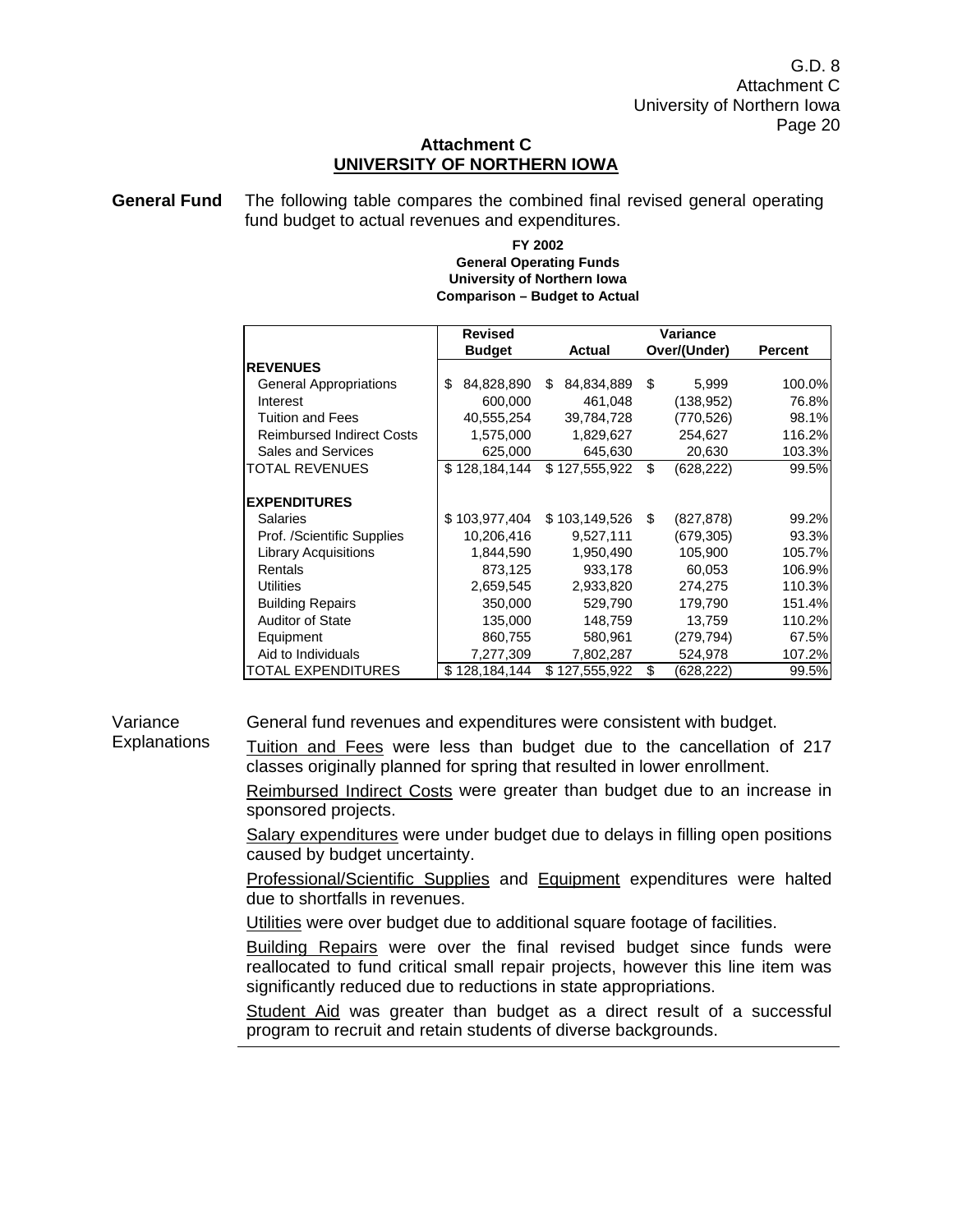**State** Appropriations General operating fund appropriations were reduced \$10.9 million from the original FY 2001 base operating appropriations to the final FY 2002. Salary funding - the allocation of \$3.9 million for the state's salary policy was less than the \$5.3 million needed to fully fund compensation increases, including increased health insurance and other benefit costs. Impact of Reductions To address reductions in State appropriations, the following specific actions were implemented: • University community building activities designed to promote and strengthen the campus culture were highly scrutinized and several Presidential events were cancelled • 217 fewer classes were offered spring semester which meant eliminating many electives for students, larger class sizes, and fewer opportunities for mentoring, advisement, supervised research, and experiential learning • Professional development assignments and requests for early retirement incentives were denied • Academic supplies and services and equipment budgets were reduced adversely affecting the learning environment and information technology infrastructure • Student wages, another form of student aid, were reduced campuswide • Staff reductions meant services for students were reduced or slowed in the Career Center, Academic Advising, Registrar, and wellness and recreation activities. • Programming was reduced in Maucker Union and in the Center for Multicultural Education • Implementation of the Modern Executive Management and Financial Information Systems (MEMFIS) project was slowed which required a revised scope and time-line for completion • Reduced Building repairs funding from \$2,000,000 to \$350,000 (-83%); this reduction increases deferred maintenance and only provides funds for emergency repairs

• Custodial and grounds services to campus were reduced with the elimination of five positions and reductions in student wages, supplies and services, and equipment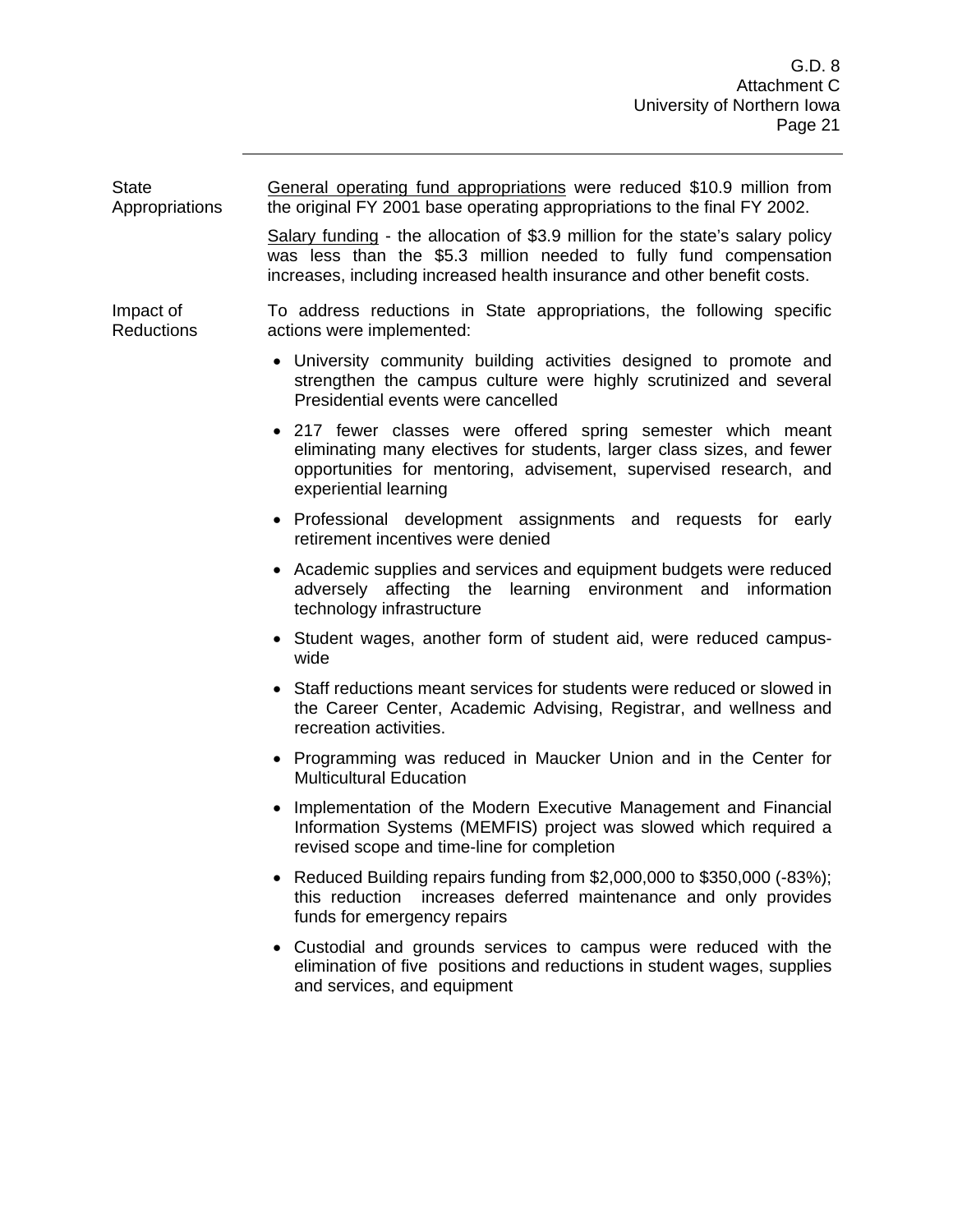- Positions lost in the Power Plant and Public Safety puts the campus at risk
- Thermostats were adjusted campus-wide and other energy conservation measures were implemented
- Intercollegiate Athletics eliminated four sports programs and reduced sports information and media activities
- The loss of three positions in University Advancement significantly reduces the University's marketing and fund raising activities
- Staff participation in continuing education, career development and training was curtailed
- Equipment maintenance or replacement was postponed and computer and software upgrades were delayed

New Tuition Revenues The FY 2002 tuition increase, net of student financial aid, is \$3.2 million. The University was unable to use all of the new tuition revenues as planned due to the significant reductions in state appropriations.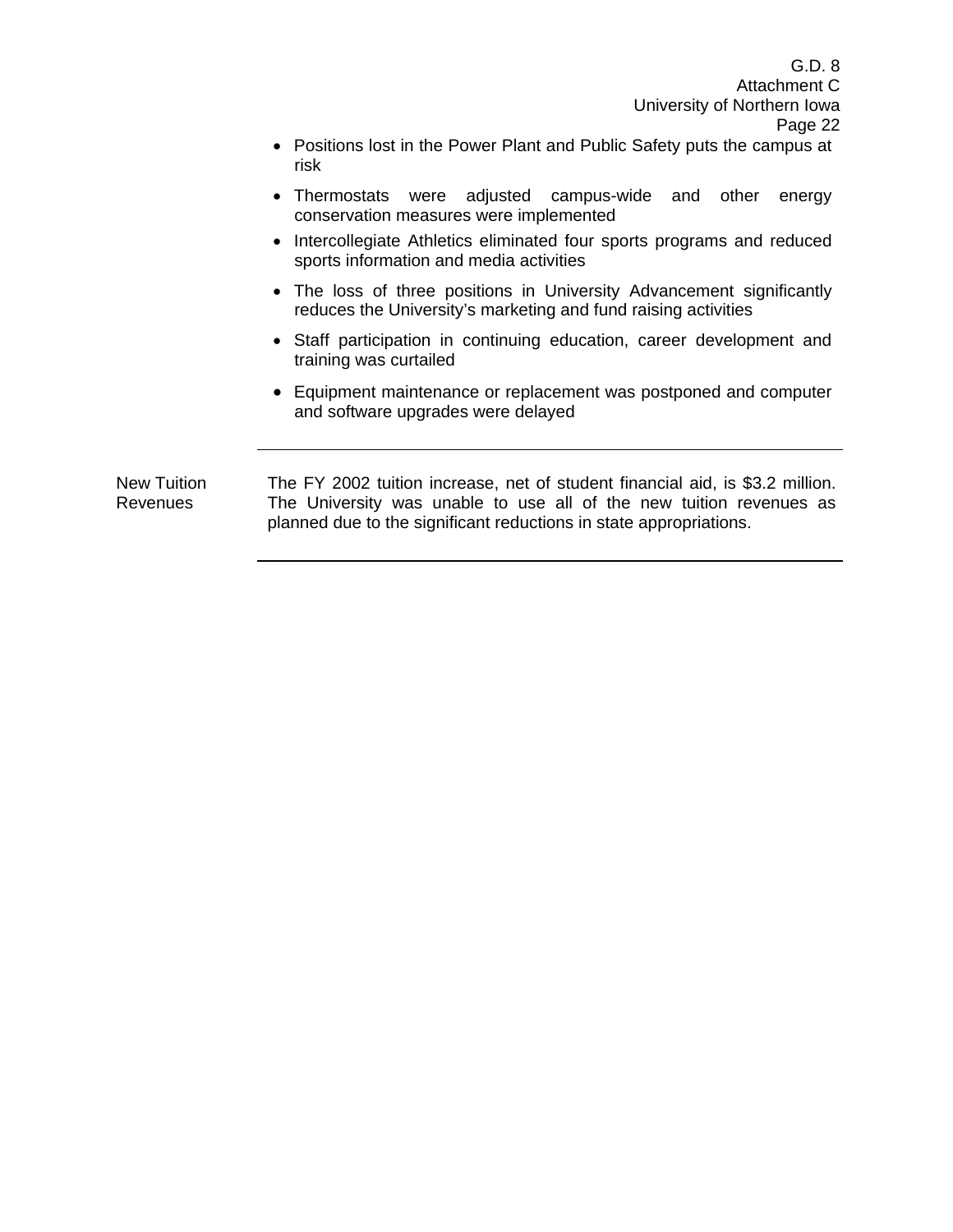**Restricted Funds** 

The following table compares the budget to actual revenues and expenditures.

#### **University of Northern Iowa Comparison – Budget to Actual FY 2002 Restricted Funds**

|                             |                  |                  | Variance             |                |
|-----------------------------|------------------|------------------|----------------------|----------------|
|                             | <b>Budget</b>    | <b>Actual</b>    | Over/(Under)         | <b>Percent</b> |
| <b>REVENUES</b>             |                  |                  |                      |                |
| APPROPRIATIONS              |                  |                  |                      |                |
| Capital                     | \$<br>9,790,000  | \$<br>5,357,415  | \$<br>(4,432,585)    | 54.7%          |
| <b>Tuition Replacement</b>  | 4,883,332        | 4,811,033        | (72, 299)            | 98.5%          |
| <b>RESOURCES</b>            |                  |                  |                      |                |
| <b>Federal Support</b>      | 18,400,000       | 21,660,900       | 3,260,900            | 117.7%         |
| Interest                    | 3,390,000        | 2,244,968        | (1, 145, 032)        | 66.2%          |
| <b>Tuition and Fees</b>     | 7,900,000        | 10,824,494       | 2,924,494            | 137.0%         |
| <b>Sales and Services</b>   | 52,590,000       | 65,245,479       | 12,655,479           | 124.1%         |
| Other Income                | 43,710,000       | 41,875,024       | (1,834,976)          | 95.8%          |
| <b>TOTAL REVENUES</b>       | \$141,663,332    | \$152,019,313    | \$<br>11,355,981     | 107.3%         |
|                             |                  |                  |                      |                |
| <b>EXPENDITURES</b>         |                  |                  |                      |                |
| <b>Salaries</b>             | \$<br>32,413,500 | \$<br>37,007,816 | \$<br>4,594,316      | 114.2%         |
| Prof. /Scientific Supplies  | 40,200,000       | 43,720,053       | 3,520,053            | 108.8%         |
| <b>Library Acquisitions</b> | 3,000            | 3,490            | 490                  | 116.3%         |
| Rentals                     | 760,400          | 810,480          | 50,080               | 106.6%         |
| <b>Utilities</b>            | 2,850,000        | 2,450,229        | (399, 771)           | 86.0%          |
| <b>Building Repairs</b>     | 32,761,732       | 9,547,611        | (23, 214, 121)       | 29.1%          |
| Equipment                   | 3,450,000        | 2,266,541        | (1, 183, 459)        | 65.7%          |
| Aid to Individuals          | 9,400,000        | 11,655,368       | 2,255,368            | 124.0%         |
| <b>Debt Service</b>         | 9,034,700        | 8,705,326        | (329, 374)           | 96.4%          |
| <b>Plant Capital</b>        | 9,790,000        | 7,916,435        | (1,873,565)          | 80.9%          |
| <b>TOTAL EXPENDITURES</b>   | \$140,663,332    | \$124,083,349    | \$<br>(16, 579, 983) | 88.2%          |

Variance **Explanations** Capital appropriations were under budget due to timing of the draw-down of these funds.

> Federal Support exceeded the budget due to an increase in grants and contract activity.

Tuition and Fees were greater than budget due to an error in budgeting.

Sales and Services Revenue was greater than budget due to the receipt of the Principal proceeds.

Salaries exceeded the budget due to increases in sponsored projects, other funds unrestricted and residence system. In addition, the average salary increase was between 5% and 6%.

Building Repairs were below budget due to overstating the budget to make revenues equal to expenditures.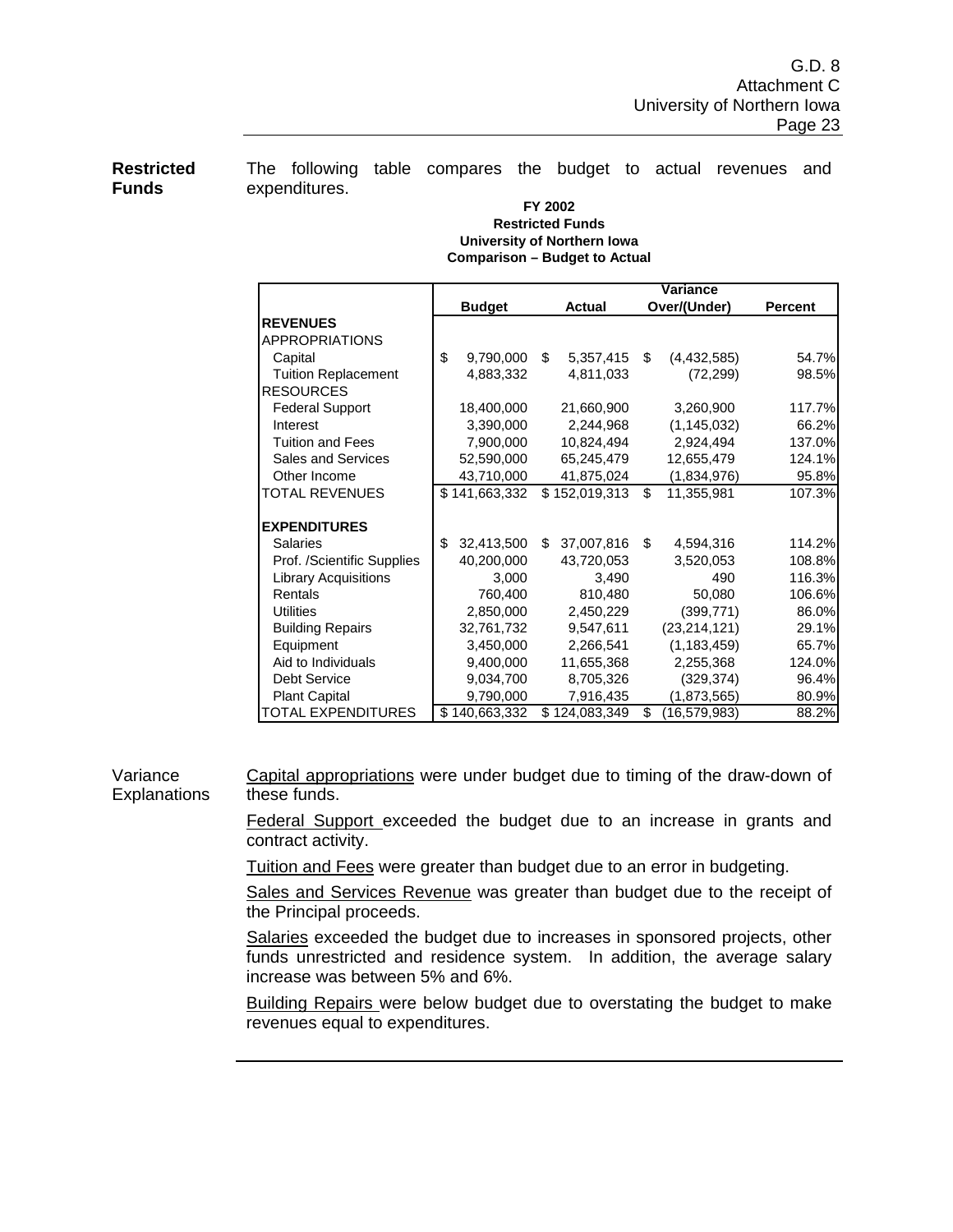**Intercollegiate**  The following table compares athletic budgeted revenues and expenditures **Athletics**  with actual revenues and expenditures and identifies the variances.

|                     | <b>Budget</b> | <b>Actual</b> | Variance<br>Over/(Under) | <b>Percent</b> |
|---------------------|---------------|---------------|--------------------------|----------------|
| Revenues            | \$6,609,899   | \$7,106,376   | \$496.477                | 7.5%           |
| <b>Expenditures</b> | 6,609,899     | 7.106.376     | 496.477                  | 7.5%           |

Variance **Explanations** Revenue increased due to the addition of an unscheduled Division I game and increased general university support for scholarship expense for Men's Track, Women's Softball, and Women's Swimming, which was part of the University's diversity initiatives. Alumni Foundation support was increased to meet revenue shortfalls and deficits. NCAA support increased due to a larger allocation for Men's basketball.

**Residence System**  The following table compares residence system budgeted revenues and expenditures with actual revenues and expenditures and identifies the variances.

|                                      | <b>Budget</b> | Actual       | Variance<br>Over/(Under) | <b>Percent</b> |
|--------------------------------------|---------------|--------------|--------------------------|----------------|
| Revenues                             | \$24,360,695  | \$24,837,311 | \$476,616                | 102.0%         |
| <b>Expenditures</b>                  | 20,251,622    | 19,249,376   | (1,002,246)              | 95.1%          |
| Debt Service                         | 2,811,508     | 2,811,508    | 0                        | 100.0%         |
| <b>Mandatory Transfers</b>           | 330,000       | 330,000      | 0                        | 100.0%         |
| <b>Net Revenues</b>                  | 967,565       | \$2,446,427  | \$1,478,862              | 252.8%         |
| Net Revenue as % of<br>Gross Revenue | 4.0%          | 9.8%         |                          |                |

Variance **Explanations** Revenues exceeded the budget due to the dining venues (Blimpies, Bent Fork, and Freshens) in the Maucker Union that the residence system is now operating.

> Expenditures were under budget primarily due to efforts to keep costs down with the new venues. Personnel costs had the greatest savings.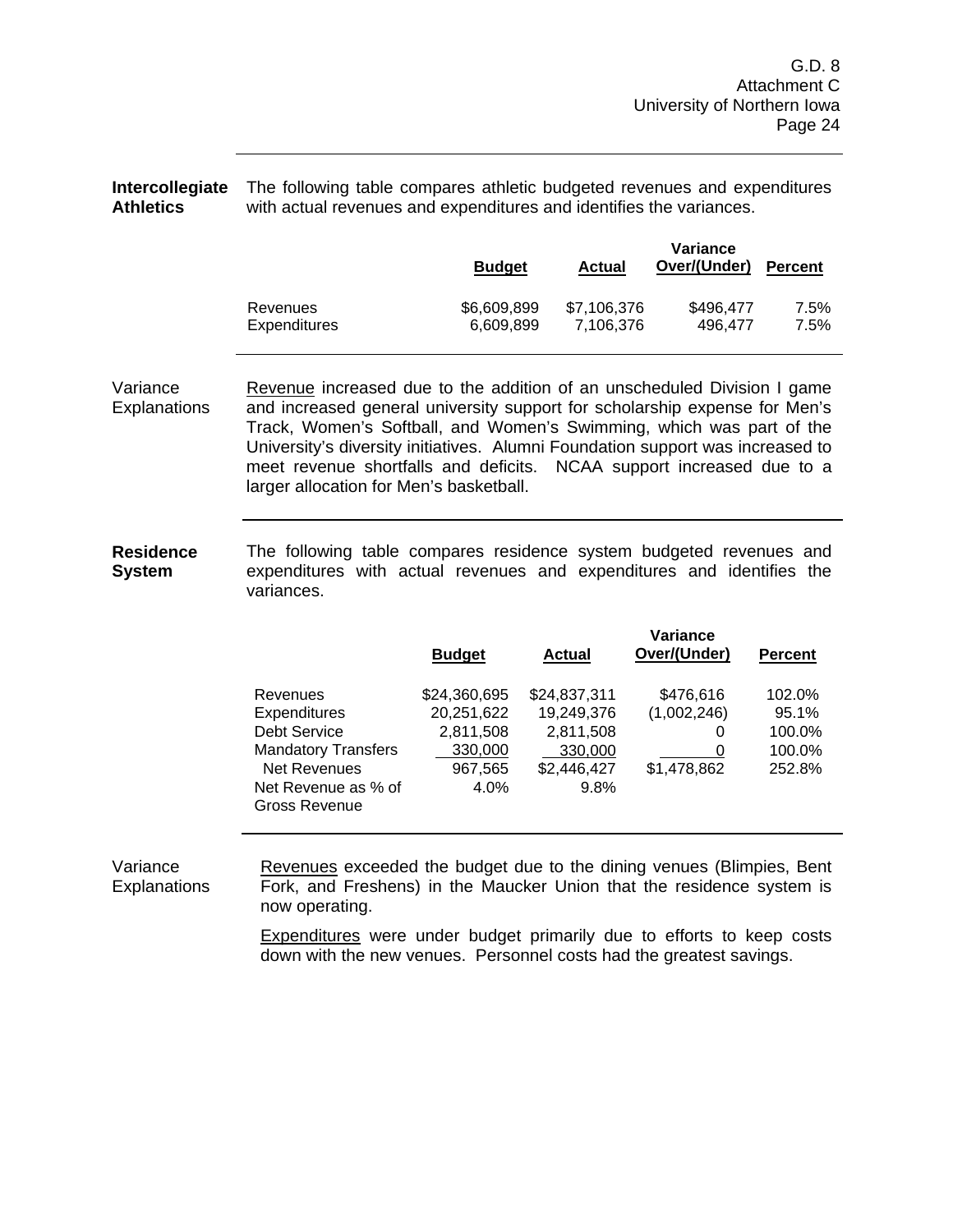G.D. 8 Attachment C University of Northern Iowa Page 25

FY 2002 Annual Report The residence system annual report provides information on various aspects of the University of Northern Iowa residence system for FY 2002 including enrollment data; residence hall and apartment utilization; and financial operations.

> The annual report presents data for FY 2002 (Fall 2001) and current FY 2003 data (Fall 2002).

| Enrollment / |                         | <b>Fall 2001</b> | <b>Fall 2002</b> | Change | % Change  |
|--------------|-------------------------|------------------|------------------|--------|-----------|
| Occupancy    | Enrollment              |                  |                  |        |           |
|              | <b>Total University</b> | 14,070           | 13,926           | (144)  | $(1.0)\%$ |
|              | <b>Lower Division</b>   | 5.294            | 4,815            | (479)  | $(9.0)\%$ |
|              | % of Total              | 37.6%            | 34.6%            |        |           |
|              | <b>Total Occupancy</b>  | 4.613            | 4.121            | (492)  | (10.7)%   |
|              | Occupancy as a          |                  |                  |        |           |
|              | % of Enrollment         | 32.8%            | 29.6%            |        |           |

Fall 2002 residence system occupancy decreased by 492 students. The percentage of student enrollment living in university housing (residence halls plus apartments) decreased from Fall 2001 to Fall 2002.

The outstanding revenue bond obligations for the University of Northern Iowa residence system as of June 30, 2002, were as follows:

| Year of      |                          | Principal    |             |
|--------------|--------------------------|--------------|-------------|
| <b>Issue</b> | <b>Initial Principal</b> | Outstanding  | Payout Year |
| 1964         | 6,250,000                | 600,000      | 2004        |
| 1965         | 3,050,000                | 0            | 1998        |
| 1967         | 6,200,000                | 1,250,000    | 2005        |
| 1992         | 9,145,000                | 7,560,000    | 2018        |
| 1999         | 7,000,000                | 6,565,000    | 2020        |
| 2000         | 14,040,000               | 14,015,000   | 2021        |
|              | \$45,685,000             | \$29,990,000 |             |

No new residence hall bonds were issued during 2002.

Voluntary Reserves for University of Northern Iowa residence system, which totaled \$7.9 million as of June 30, 2002, include the balances of funds including the Operation and Maintenance Fund and the Improvement Fund.

Mandatory Reserves include the balances of the Sinking Fund, Bond Reserve Fund, and Bond Construction Fund. The balance as of June 30, 2002, totaled \$3.0 million.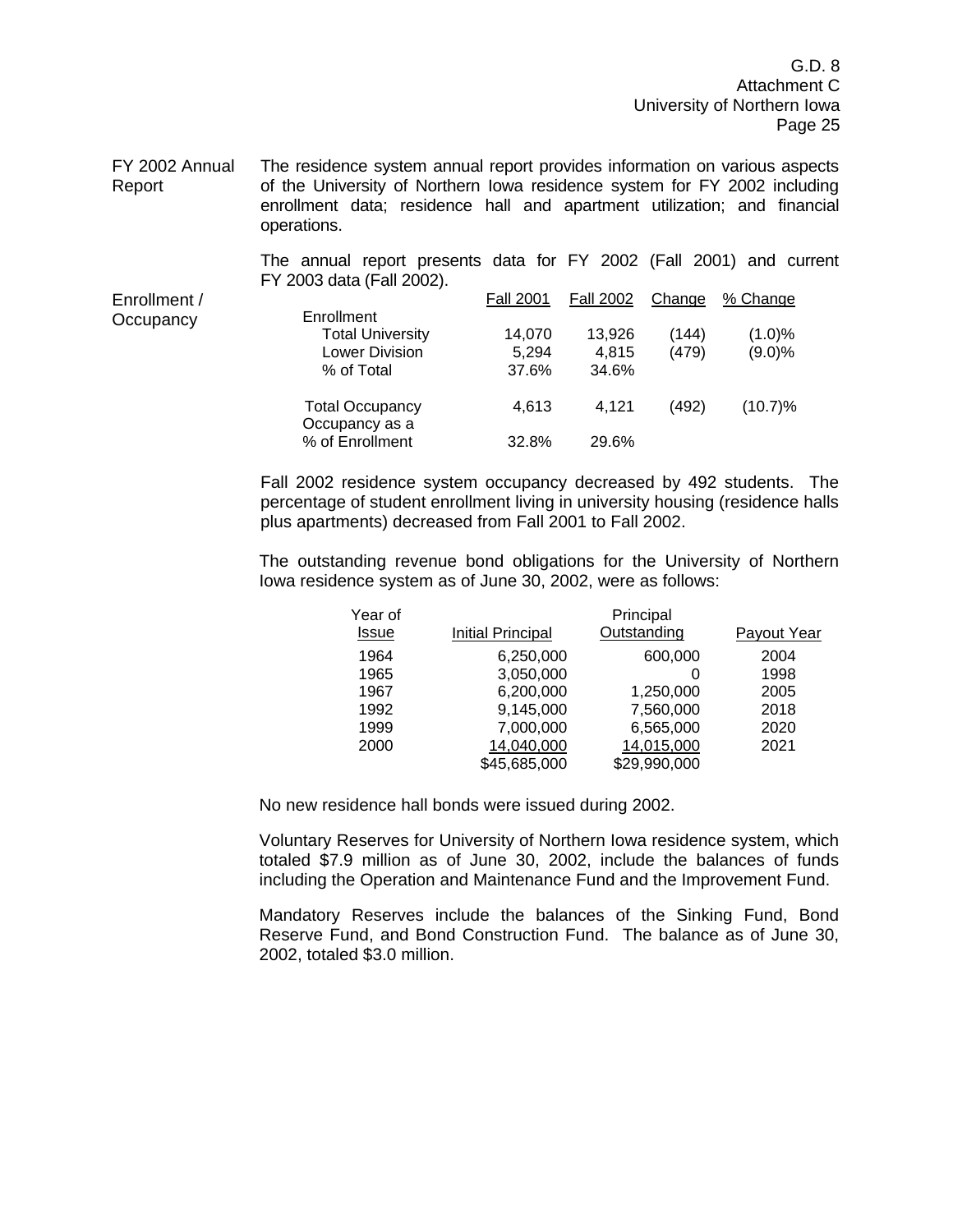# **Attachment D IOWA SCHOOL FOR THE DEAF**

**General Fund** The following table compares the revised budget to actual revenues and expenditures.

#### **Iowa School for the Deaf Comparison – Budget to Actual FY 2002 General Operating Funds**

|                             | <b>Revised</b><br><b>Budget</b> |    | Actual    |    | Variance<br>Over/(Under) | <b>Percent</b> |
|-----------------------------|---------------------------------|----|-----------|----|--------------------------|----------------|
| <b>REVENUES</b>             |                                 |    |           |    |                          |                |
| General Appropriations      | \$<br>7,891,351                 | S  | 7,891,351 | S  |                          | 100.0%         |
| Other (DOE Funds)           | 181,783                         |    | 181,783   |    |                          | 100.0%         |
| <b>Federal Support</b>      | 64,000                          |    | 53,926    |    | (10,074)                 | 84.3%          |
| Interest                    | 53,000                          |    | 47,128    |    | (5, 872)                 | 88.9%          |
| <b>Sales and Services</b>   | 322,693                         |    | 304,628   |    | (18,065)                 | 94.4%          |
| Other Income                |                                 |    |           |    |                          |                |
| TOTAL REVENUES              | \$<br>8,512,827                 | \$ | 8,478,816 | \$ | (34, 011)                | 99.6%          |
| <b>EXPENDITURES</b>         |                                 |    |           |    |                          |                |
| <b>Salaries</b>             | \$<br>6,745,119                 | \$ | 6,533,571 | \$ | (211, 548)               | 96.9%          |
| Prof. /Scientific Supplies  | 988,549                         |    | 985,739   |    | (2,810)                  | 99.7%          |
| <b>Library Acquisitions</b> | 8,226                           |    | 5,362     |    | (2,864)                  | 65.2%          |
| <b>Utilities</b>            | 343,020                         |    | 220,663   |    | (122, 357)               | 64.3%          |
| <b>Building Repairs</b>     | 250,000                         |    | 572,136   |    | 322,136                  | 228.9%         |
| <b>Auditor of State</b>     | 57,000                          |    | 46,029    |    | (10, 971)                | 80.8%          |
| Equipment                   | 120,913                         |    | 115,316   |    | (5,597)                  | 95.4%          |
| TOTAL EXPENDITURES          | \$<br>8,512,827                 | \$ | 8,478,816 | \$ | (34,011)                 | 99.6%          |

Variance **Explanations**  General Fund Revenues and Expenditures were consistent with budget.

Federal Support from the Federal School Milk Program was below budget due to a decrease in student enrollment.

Sales and Services revenues were below budget due to fewer students in the mainstreaming program, which reduces interpreter dollars.

Salaries were less than budget as a result of not filling several positions that became vacant during the year.

Utilities were below budget as a result of a mild winter and lower gas prices.

**Building Repairs were higher than budget. Salary and utility savings were** used for projects such as deferred maintenance, fire-safety issues (door replacements), asbestos abatement, painting, and electrical work.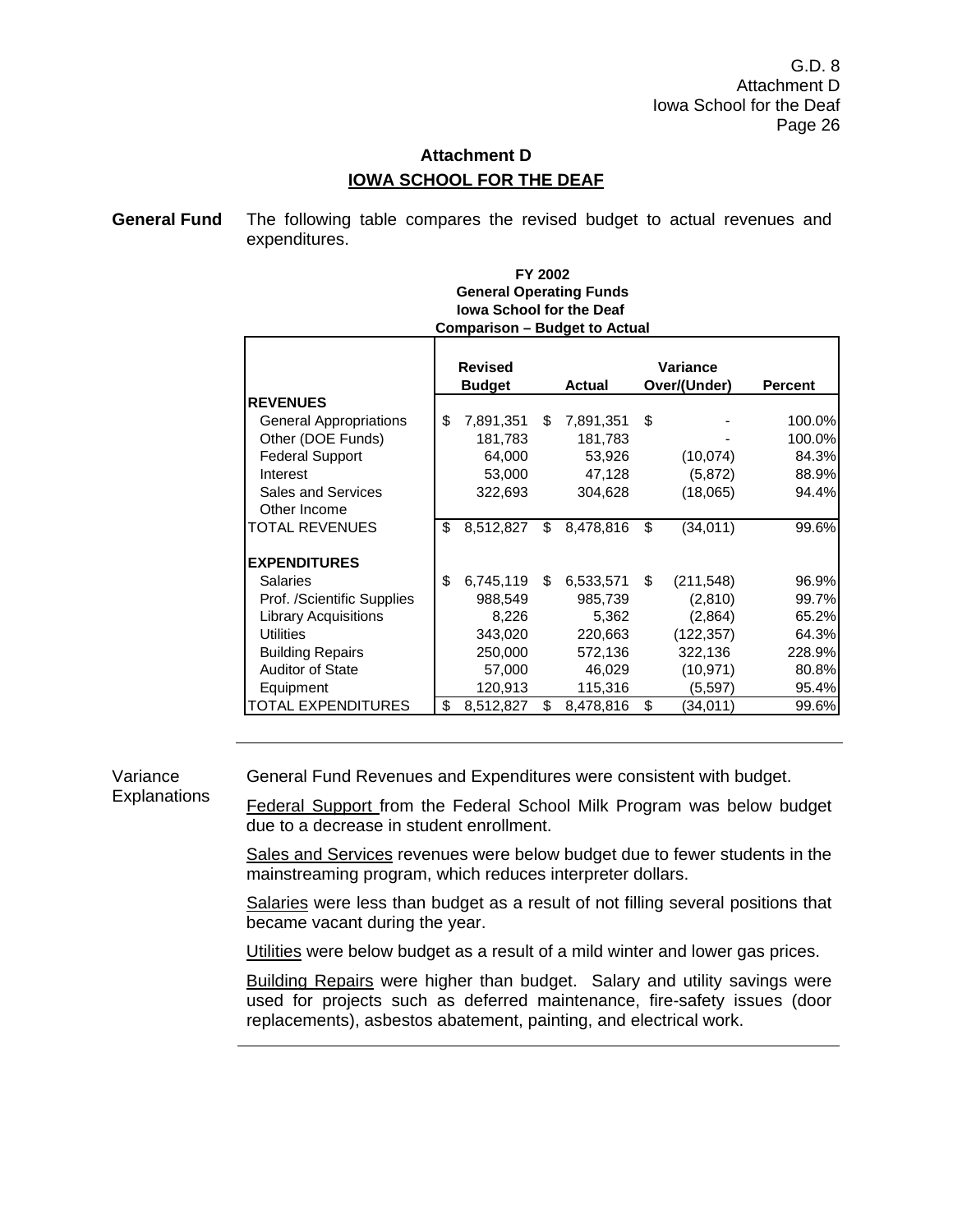| <b>State</b><br>Appropriations | General Operating Fund Appropriations were reduced \$541,940 from the<br>original FY 2001 base operating appropriations to the final FY 2002. |
|--------------------------------|-----------------------------------------------------------------------------------------------------------------------------------------------|
|                                | The salary allocation of \$251,533 for the state's salary policy was less<br>than the \$410,682 needed to fully fund compensation increases.  |
| Impact of<br><b>Reductions</b> | The following information represents action taken and/or the results of the<br>FY 2002 appropriations reductions:                             |
|                                | Four faculty, four professional and scientific and one merit staff were<br>$\bullet$<br>terminated;                                           |
|                                | One vacant position was not filled;<br>$\bullet$                                                                                              |
|                                | Summer school was reduced by one week;<br>$\bullet$                                                                                           |
|                                | Student/teacher ratios in the classroom were strained; and<br>$\bullet$                                                                       |
|                                |                                                                                                                                               |

• Resident/staff ratios in the dormitories were strained.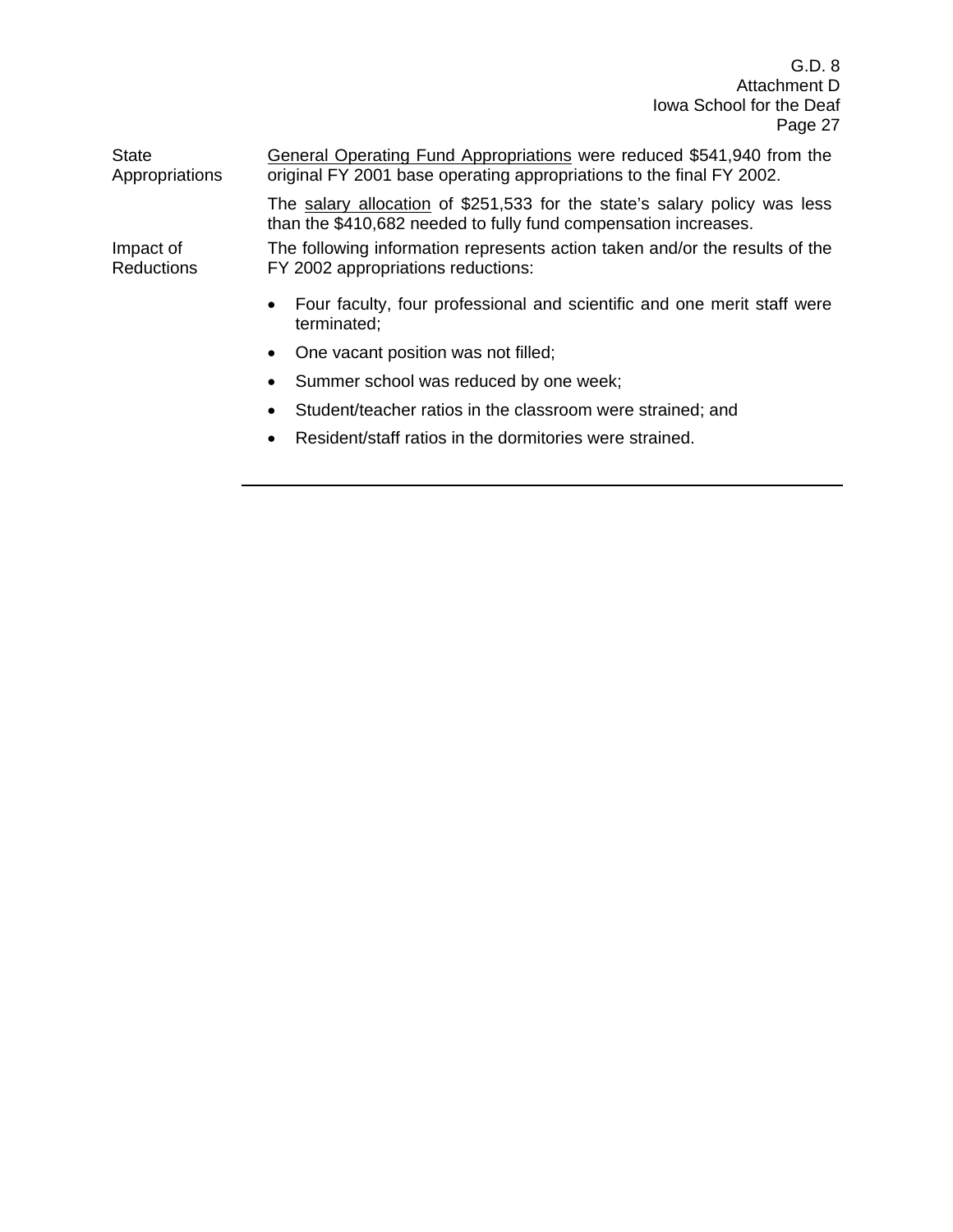**Restricted Funds** 

The following table compares the budget to actual revenues and expenditures.

#### **Iowa School for the Deaf Comparison – Budget to Actual FY 2002 Restricted Funds**

|                               |               | Variance      |              |                |  |  |  |
|-------------------------------|---------------|---------------|--------------|----------------|--|--|--|
|                               | <b>Budget</b> | <b>Actual</b> | Over/(Under) | <b>Percent</b> |  |  |  |
| <b>REVENUES</b>               |               |               |              |                |  |  |  |
| <b>Capital Appropriations</b> | \$435,000     | \$1,549,761   | \$1,114,761  | 356.3%         |  |  |  |
| <b>Federal Support</b>        | 123,920       | 146.218       | 22,298       | 118.0%         |  |  |  |
| Interest                      | 30.000        | 51,513        | 21.513       | 171.7%         |  |  |  |
| Sales and Services            | 917,878       | 832,514       | (85,364)     | 90.7%          |  |  |  |
| Other Income                  | 5.000         | 35.061        | 30.061       | 701.2%         |  |  |  |
| TOTAL REVENUES                | \$1,511,798   | \$2,615,067   | \$1,103,269  | 173.0%         |  |  |  |
|                               |               |               |              |                |  |  |  |
| <b>EXPENDITURES</b>           |               |               |              |                |  |  |  |
| <b>Salaries</b>               | \$426,598     | \$393,761     | (32,837)     | 92.3%          |  |  |  |
| Prof. /Scientific Supplies    | 157,637       | 380.497       | 222,860      | 241.4%         |  |  |  |
| <b>Library Acquisition</b>    | 5,000         |               | (5,000)      | 0.0%           |  |  |  |
| <b>Utilities</b>              | 40,000        | O             | (40,000)     | 0.0%           |  |  |  |
| <b>Building Repairs</b>       | 827,000       | 1,508,468     | 681,468      | 182.4%         |  |  |  |
| <b>Auditor of State</b>       | 5,000         | O             | (5,000)      | 0.0%           |  |  |  |
| Equipment                     | 50,563        | 42,134        | (8,429)      | 83.3%          |  |  |  |
| TOTAL EXPENDITURES            | \$1,511,798   | \$2,324,860   | 813,062      | 153.8%         |  |  |  |

Variance **Explanations** Capital Appropriations were over budget due to the timing of the drawdown for the Recreation Complex.

> Federal Support was greater than budget due to additional funding from I.D.E.A. for equipment and special programming for the state-wide hearing consultant.

Interest Income was greater than budget due to conservative budgeting.

Sales and Services revenue was below budget due to one less Nebraska student attending ISD.

Other Income was over budget due to receiving the Iowa West Early Childhood Technology grant and the Iowa Star School grant from Iowa Public Television.

Salaries were under budget due to timing of the Recreation Center completion.

Professional and Scientific Supplies were over budget due to additional purchases for the Recreation Center such as furniture.

Utilities were under budget due to timing of the Recreation Center completion.

Building Repairs were greater than budget due to the additional capital spent on construction of the Recreation Complex.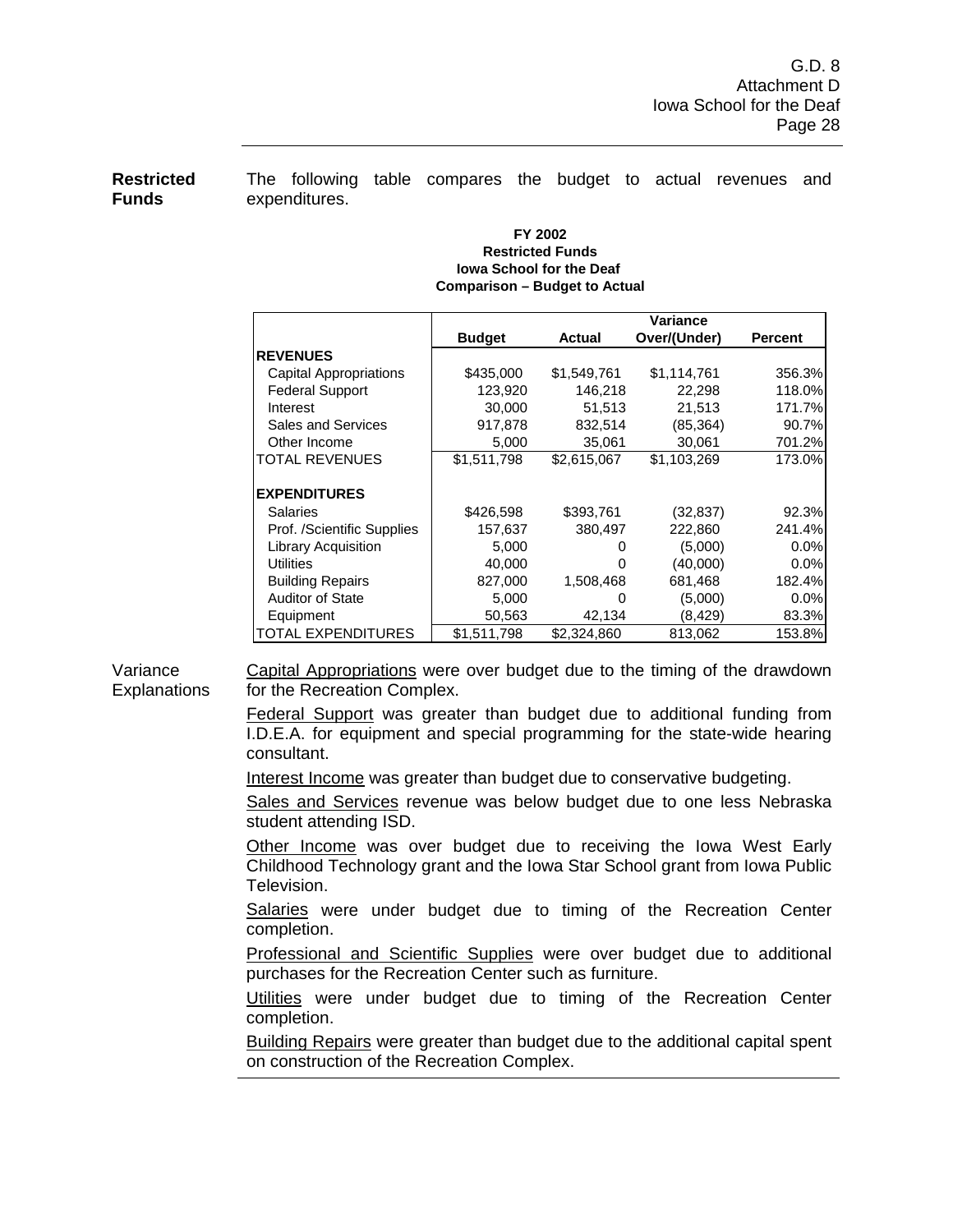# **Attachment E IOWA BRAILLE AND SIGHT SAVING SCHOOL**

**General Fund** The following table compares the revised general fund operating budget to actual revenues and expenditures.

#### **Iowa Braille and Sight Saving School Comparison – Budget to Actual FY 2002 General Operating Funds**

|                                  | Variance        |    |           |    |              |                |
|----------------------------------|-----------------|----|-----------|----|--------------|----------------|
|                                  | <b>Budget</b>   |    | Actual    |    | Over/(Under) | <b>Percent</b> |
| <b>REVENUES</b>                  |                 |    |           |    |              |                |
| <b>General Appropriations</b>    | \$<br>4,422,904 | \$ | 4,422,904 | \$ |              | 100.0%         |
| Other (DOE Funds)                | 89,483          |    | 89,483    |    |              | 100.0%         |
| <b>Federal Support</b>           | 149,867         |    | 110,118   |    | (39, 749)    | 73.5%          |
| Interest                         | 23,000          |    | 8,794     |    | (14,206)     | 38.2%          |
| <b>Reimbursed Indirect Costs</b> | 38,734          |    | 38,819    |    | 85           | 100.2%         |
| <b>Sales and Services</b>        | 40.911          |    | 78,796    |    | 37,885       | 192.6%         |
| <b>TOTAL REVENUES</b>            | \$<br>4.764.899 | \$ | 4,748,914 | \$ | (15,985)     | 99.7%          |
| <b>EXPENDITURES</b>              |                 |    |           |    |              |                |
| <b>Salaries</b>                  | \$<br>3,871,350 | \$ | 3,781,228 | \$ | (90, 122)    | 97.7%          |
| Prof. /Scientific Supplies       | 568,661         |    | 580,462   |    | 11,801       | 102.1%         |
| <b>Library Acquisitions</b>      | 7,212           |    | 7,531     |    | 319          | 104.4%         |
| <b>Utilities</b>                 | 130,165         |    | 96,196    |    | (33,969)     | 73.9%          |
| <b>Building Repairs</b>          | 110,257         |    | 170,575   |    | 60,318       | 154.7%         |
| <b>Auditor of State</b>          | 26,754          |    | 31,244    |    | 4,490        | 116.8%         |
| Equipment                        | 50,500          |    | 81,678    |    | 31,178       | 161.7%         |
| <b>TOTAL EXPENDITURES</b>        | \$<br>4,764,899 | \$ | 4,748,914 | \$ | (15,985)     | 99.7%          |

Variance **Explanations**  General Fund Revenues and Expenditures were consistent with budget.

Federal Support was less than budget due to the Orientation to the World of Work, which is funded with federal grant dollars, not being held during the summer of 2002.

Sales and Services were higher than planned primarily as a result of unanticipated service billings, reimbursable lunches, and terminal liability surcharge reimbursements.

Salary Expenditures were less than budget as a result of fewer unemployment claims and savings associated with the elimination of summer school and the Orientation to the World of Work program.

Utilities were below budget as a result of a mild winter and energy conservation efforts.

The salary savings (net of the revenue shortfall) was used for building repair expenditures. The funds were used for upgrades to the Main Building sprinkler system and tuckpointing of the Old Main Auditorium. Building repairs had been reduced from original budget during budget reductions.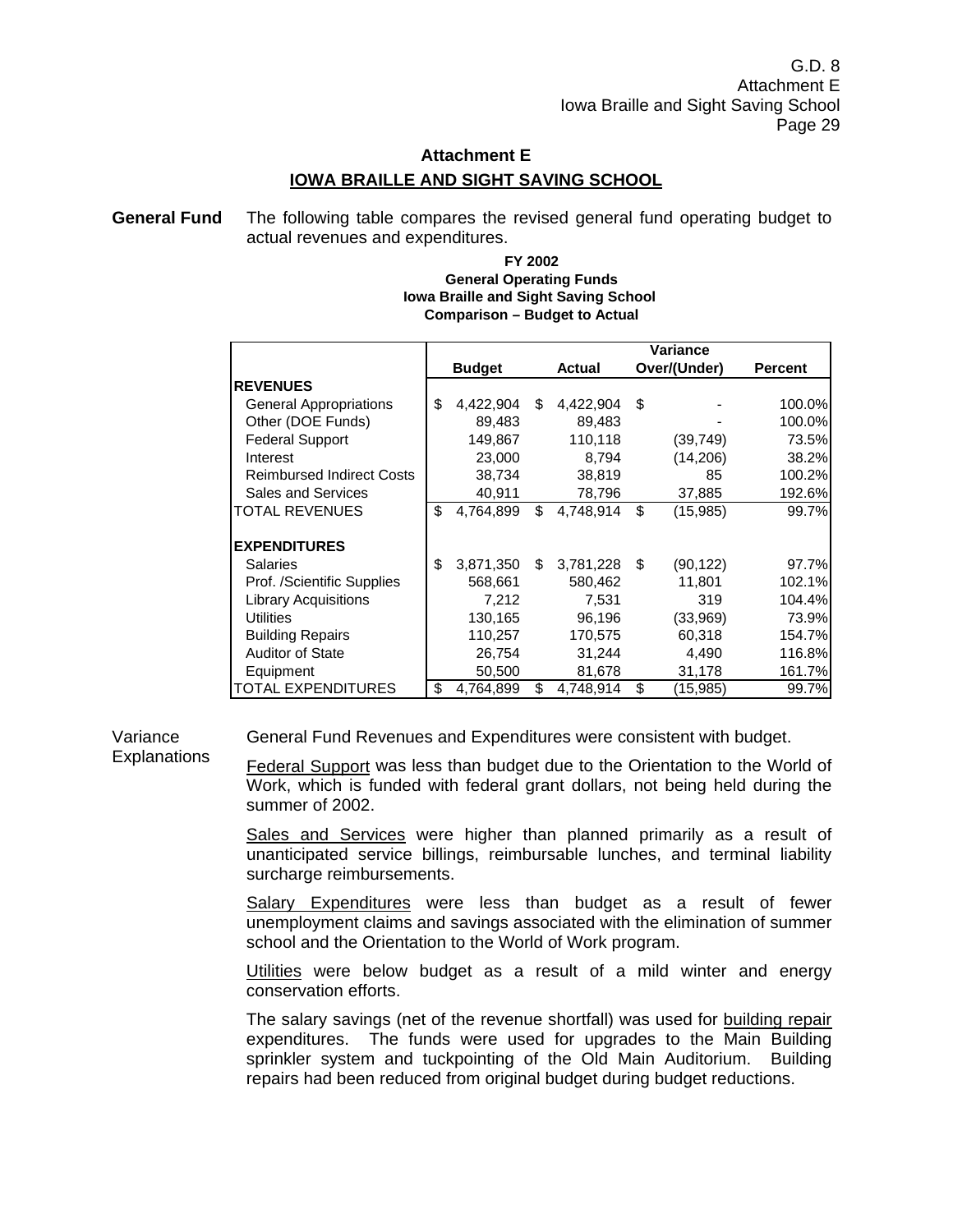| <b>State</b><br>Appropriations | General Operating Fund Appropriations were reduced \$302,711 from the<br>original FY 2001 base operating appropriations to final FY 2002.                                   |  |  |  |  |  |  |
|--------------------------------|-----------------------------------------------------------------------------------------------------------------------------------------------------------------------------|--|--|--|--|--|--|
|                                | The salary allocation of \$155,636 for the state's salary policy was less<br>than the \$248,358 needed to fully fund salary increases, excluding health<br>insurance.       |  |  |  |  |  |  |
| Impact of<br><b>Reductions</b> | The following information represents action taken and/or the results of the<br>FY 2002 appropriations reductions:                                                           |  |  |  |  |  |  |
|                                | Reversed previous years' programmatic reallocations to cover the<br>٠<br>FY 2002 appropriations reductions and non-discretionary cost<br>increases;                         |  |  |  |  |  |  |
|                                | • Reduced summer school programming from two four-week sessions to<br>two three-week sessions and a mini camp;                                                              |  |  |  |  |  |  |
|                                | Eliminated four outreach consulting positions that would have provided<br>$\bullet$<br>statewide services; and                                                              |  |  |  |  |  |  |
|                                | Reduced positions on campus, which hindered the efficiency and<br>$\bullet$<br>effectiveness of both the center-based and statewide components of<br>the School's programs. |  |  |  |  |  |  |